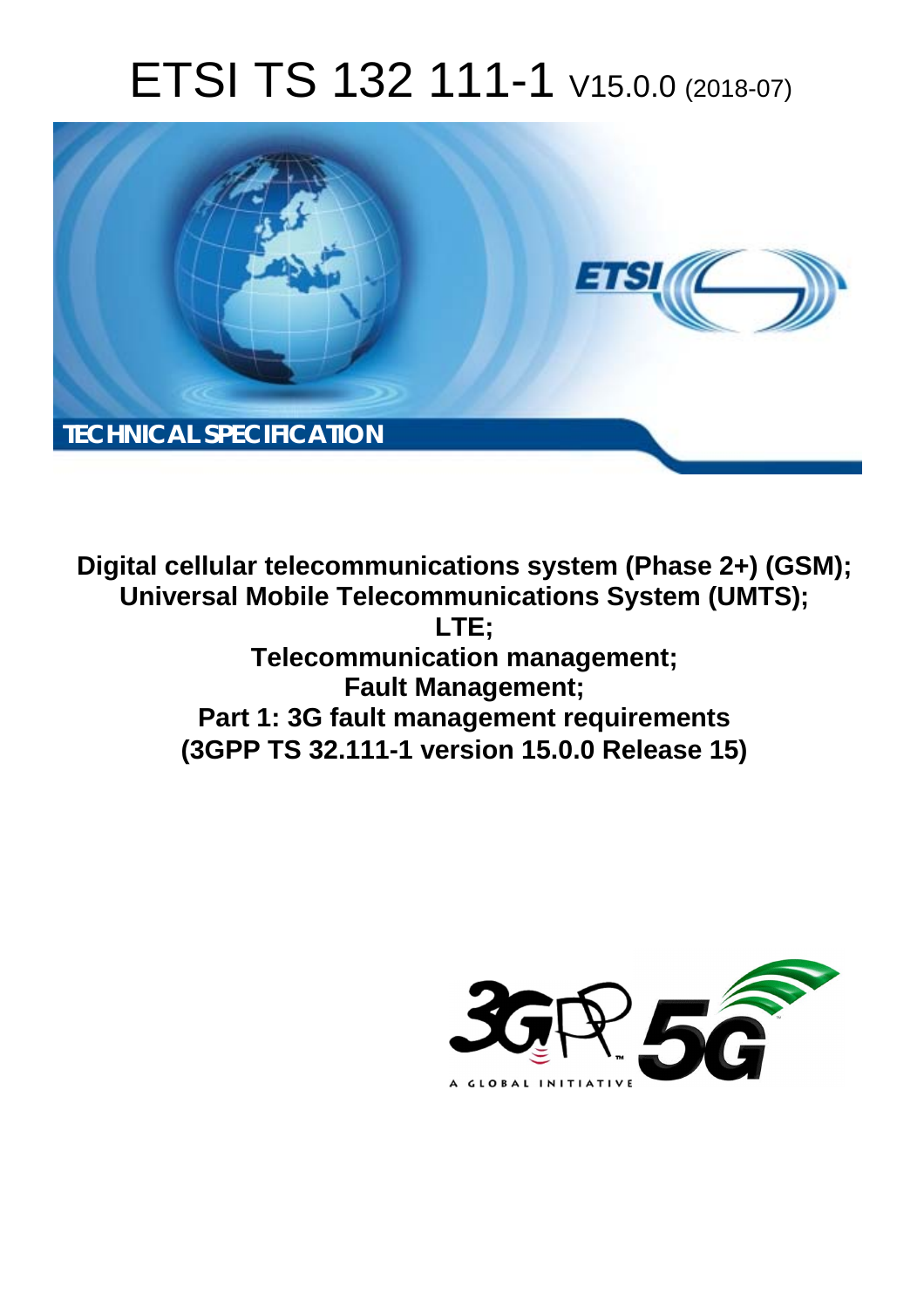Reference RTS/TSGS-0532111-1vf00

Keywords

GSM,LTE,UMTS

#### *ETSI*

#### 650 Route des Lucioles F-06921 Sophia Antipolis Cedex - FRANCE

Tel.: +33 4 92 94 42 00 Fax: +33 4 93 65 47 16

Siret N° 348 623 562 00017 - NAF 742 C Association à but non lucratif enregistrée à la Sous-Préfecture de Grasse (06) N° 7803/88

#### *Important notice*

The present document can be downloaded from: <http://www.etsi.org/standards-search>

The present document may be made available in electronic versions and/or in print. The content of any electronic and/or print versions of the present document shall not be modified without the prior written authorization of ETSI. In case of any existing or perceived difference in contents between such versions and/or in print, the only prevailing document is the print of the Portable Document Format (PDF) version kept on a specific network drive within ETSI Secretariat.

Users of the present document should be aware that the document may be subject to revision or change of status. Information on the current status of this and other ETSI documents is available at <https://portal.etsi.org/TB/ETSIDeliverableStatus.aspx>

If you find errors in the present document, please send your comment to one of the following services: <https://portal.etsi.org/People/CommiteeSupportStaff.aspx>

#### *Copyright Notification*

No part may be reproduced or utilized in any form or by any means, electronic or mechanical, including photocopying and microfilm except as authorized by written permission of ETSI. The content of the PDF version shall not be modified without the written authorization of ETSI. The copyright and the foregoing restriction extend to reproduction in all media.

> © ETSI 2018. All rights reserved.

**DECT**TM, **PLUGTESTS**TM, **UMTS**TM and the ETSI logo are trademarks of ETSI registered for the benefit of its Members. **3GPP**TM and **LTE**TM are trademarks of ETSI registered for the benefit of its Members and of the 3GPP Organizational Partners. **oneM2M** logo is protected for the benefit of its Members.

**GSM**® and the GSM logo are trademarks registered and owned by the GSM Association.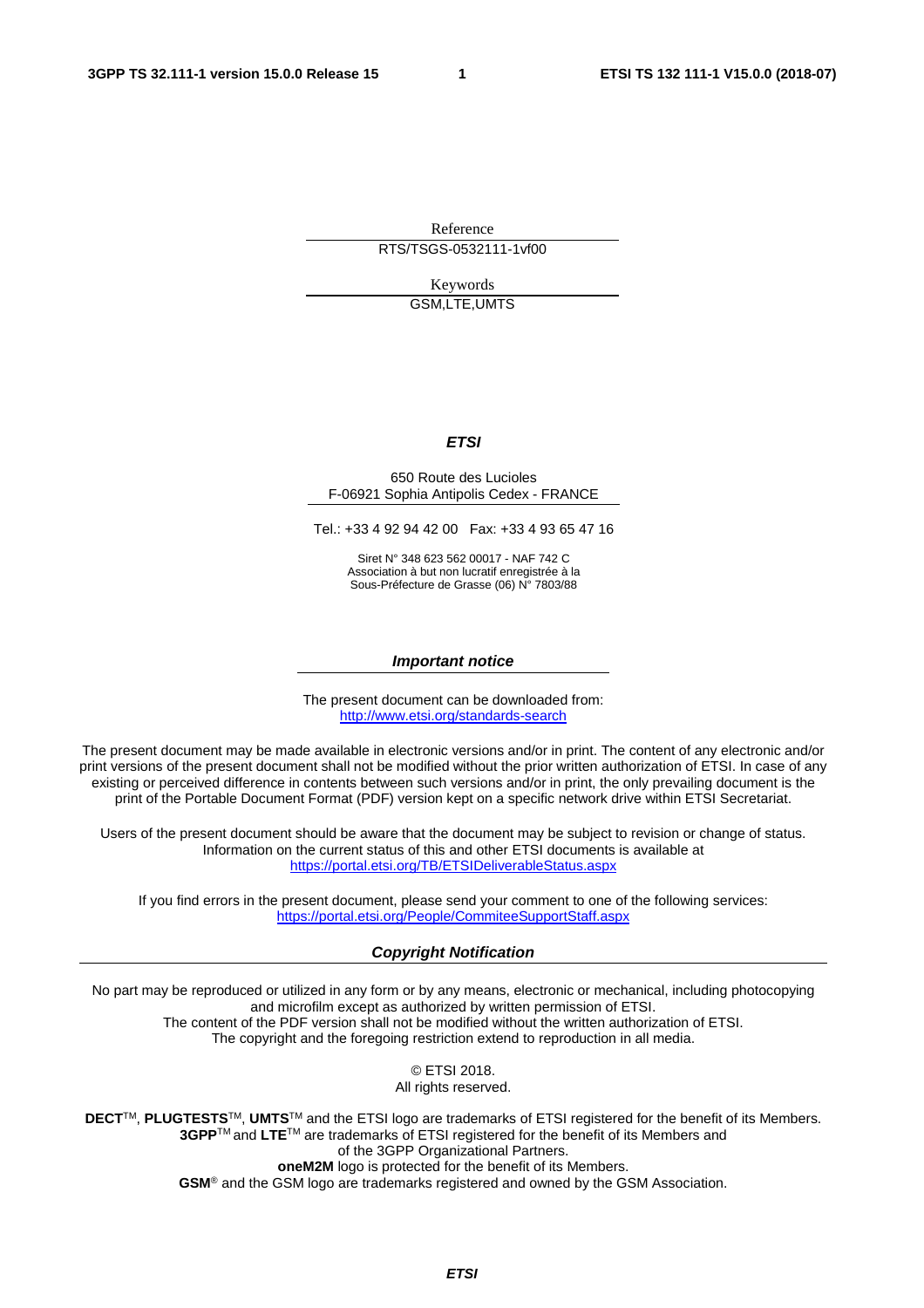### Intellectual Property Rights

#### Essential patents

IPRs essential or potentially essential to normative deliverables may have been declared to ETSI. The information pertaining to these essential IPRs, if any, is publicly available for **ETSI members and non-members**, and can be found in ETSI SR 000 314: *"Intellectual Property Rights (IPRs); Essential, or potentially Essential, IPRs notified to ETSI in respect of ETSI standards"*, which is available from the ETSI Secretariat. Latest updates are available on the ETSI Web server ([https://ipr.etsi.org/\)](https://ipr.etsi.org/).

Pursuant to the ETSI IPR Policy, no investigation, including IPR searches, has been carried out by ETSI. No guarantee can be given as to the existence of other IPRs not referenced in ETSI SR 000 314 (or the updates on the ETSI Web server) which are, or may be, or may become, essential to the present document.

#### **Trademarks**

The present document may include trademarks and/or tradenames which are asserted and/or registered by their owners. ETSI claims no ownership of these except for any which are indicated as being the property of ETSI, and conveys no right to use or reproduce any trademark and/or tradename. Mention of those trademarks in the present document does not constitute an endorsement by ETSI of products, services or organizations associated with those trademarks.

### Foreword

This Technical Specification (TS) has been produced by ETSI 3rd Generation Partnership Project (3GPP).

The present document may refer to technical specifications or reports using their 3GPP identities, UMTS identities or GSM identities. These should be interpreted as being references to the corresponding ETSI deliverables.

The cross reference between GSM, UMTS, 3GPP and ETSI identities can be found under [http://webapp.etsi.org/key/queryform.asp.](http://webapp.etsi.org/key/queryform.asp)

### Modal verbs terminology

In the present document "**shall**", "**shall not**", "**should**", "**should not**", "**may**", "**need not**", "**will**", "**will not**", "**can**" and "**cannot**" are to be interpreted as described in clause 3.2 of the [ETSI Drafting Rules](https://portal.etsi.org/Services/editHelp!/Howtostart/ETSIDraftingRules.aspx) (Verbal forms for the expression of provisions).

"**must**" and "**must not**" are **NOT** allowed in ETSI deliverables except when used in direct citation.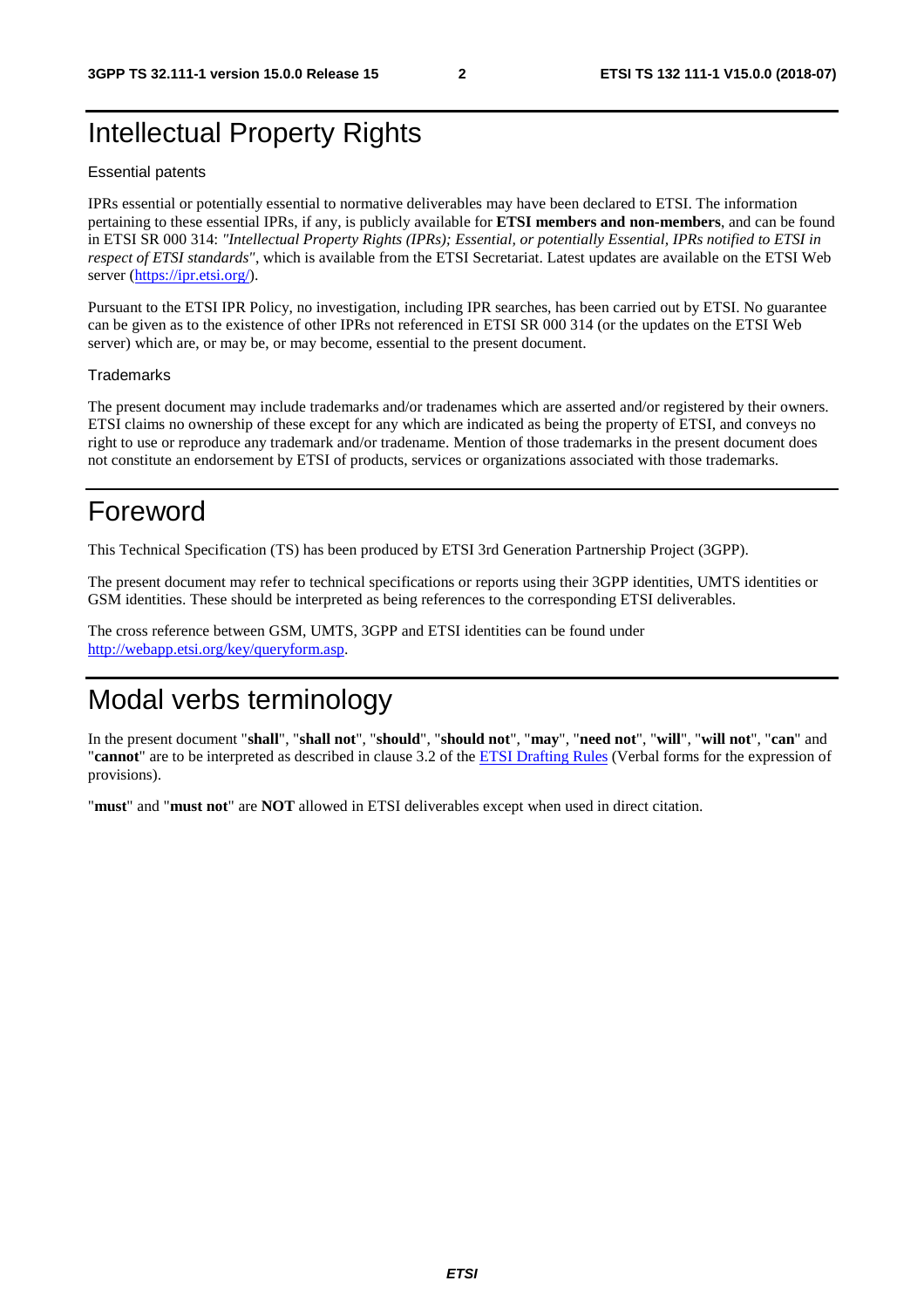$\mathbf{3}$ 

# Contents

| <b>Annex B</b> (informative): |  |  |  |  |  |  |
|-------------------------------|--|--|--|--|--|--|
| <b>Annex A (informative):</b> |  |  |  |  |  |  |
|                               |  |  |  |  |  |  |
|                               |  |  |  |  |  |  |
|                               |  |  |  |  |  |  |
| 5.3.1<br>5.3.2                |  |  |  |  |  |  |
| 5.3.0                         |  |  |  |  |  |  |
|                               |  |  |  |  |  |  |
|                               |  |  |  |  |  |  |
|                               |  |  |  |  |  |  |
|                               |  |  |  |  |  |  |
|                               |  |  |  |  |  |  |
|                               |  |  |  |  |  |  |
|                               |  |  |  |  |  |  |
|                               |  |  |  |  |  |  |
|                               |  |  |  |  |  |  |
|                               |  |  |  |  |  |  |
|                               |  |  |  |  |  |  |
|                               |  |  |  |  |  |  |
|                               |  |  |  |  |  |  |
|                               |  |  |  |  |  |  |
|                               |  |  |  |  |  |  |
|                               |  |  |  |  |  |  |
|                               |  |  |  |  |  |  |
|                               |  |  |  |  |  |  |
|                               |  |  |  |  |  |  |
|                               |  |  |  |  |  |  |
|                               |  |  |  |  |  |  |
|                               |  |  |  |  |  |  |
|                               |  |  |  |  |  |  |
|                               |  |  |  |  |  |  |
|                               |  |  |  |  |  |  |
|                               |  |  |  |  |  |  |
|                               |  |  |  |  |  |  |
|                               |  |  |  |  |  |  |
|                               |  |  |  |  |  |  |
|                               |  |  |  |  |  |  |
|                               |  |  |  |  |  |  |
|                               |  |  |  |  |  |  |
|                               |  |  |  |  |  |  |
|                               |  |  |  |  |  |  |
|                               |  |  |  |  |  |  |
|                               |  |  |  |  |  |  |
|                               |  |  |  |  |  |  |
|                               |  |  |  |  |  |  |
|                               |  |  |  |  |  |  |
|                               |  |  |  |  |  |  |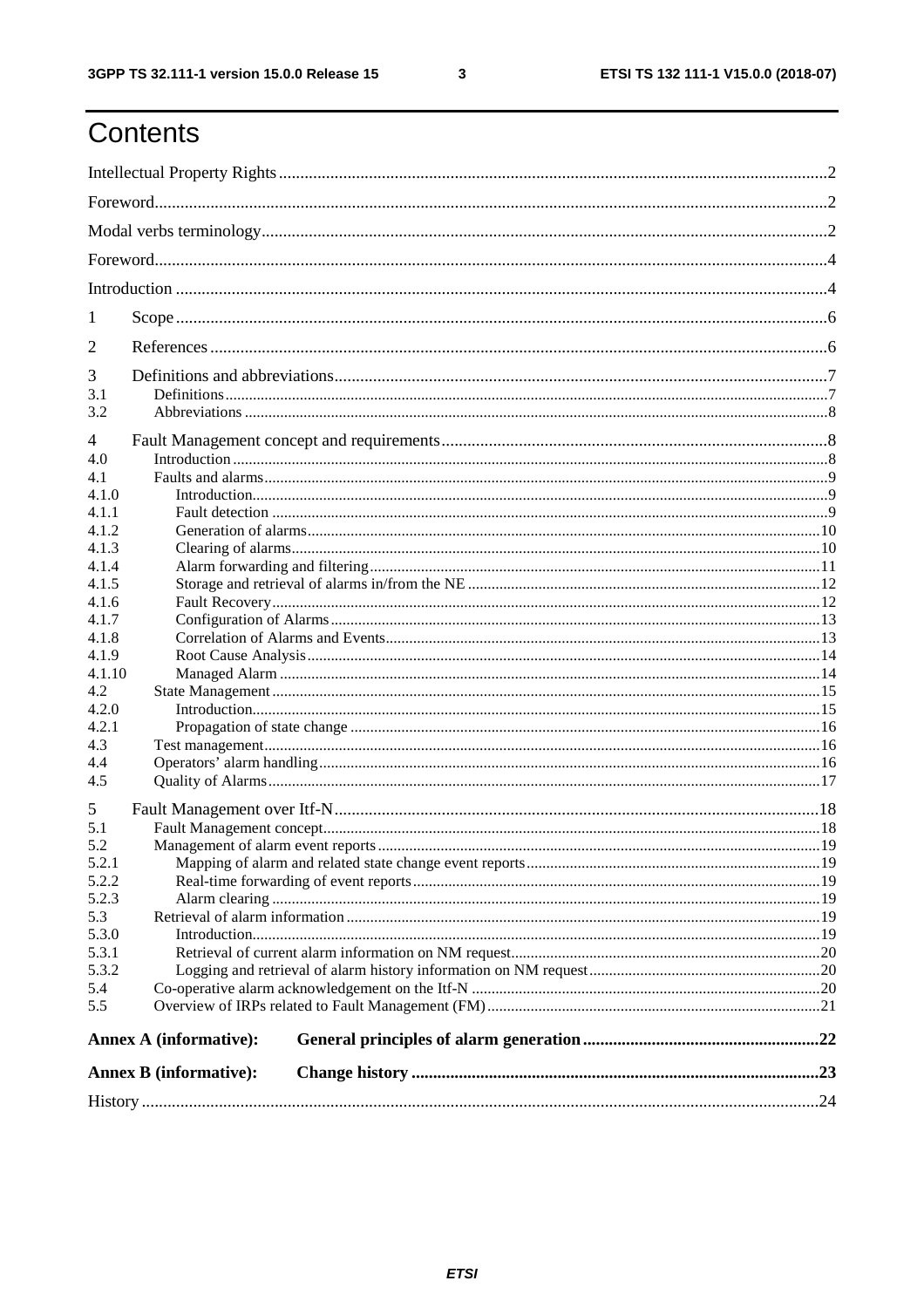# Foreword

This Technical Specification (TS) has been produced by the 3<sup>rd</sup> Generation Partnership Project (3GPP).

The contents of the present document are subject to continuing work within the TSG and may change following formal TSG approval. Should the TSG modify the contents of the present document, it will be re-released by the TSG with an identifying change of release date and an increase in version number as follows:

Version x.y.z

where:

- x the first digit:
	- 1 presented to TSG for information;
	- 2 presented to TSG for approval;
	- 3 or greater indicates TSG approved document under change control.
- y the second digit is incremented for all changes of substance, i.e. technical enhancements, corrections, updates, etc.
- z the third digit is incremented when editorial only changes have been incorporated in the document.

### Introduction

The present document is part of a TS-family covering the 3rd Generation Partnership Project: Technical Specification Group Services and System Aspects; Telecommunication management; as identified below:

#### **32.111-1 "Fault Management; Part 1: 3G fault management requirements".**

- 32.111-2 "Fault Management; Part 2: Alarm Integration Reference Point (IRP): Information Service (IS)".
- 32.111-3 "Fault Management; Part 3: Alarm Integration Reference Point (IRP): Common Object Request Broker Architecture (CORBA) Solution Set (SS)".
- 32.111-6 "Fault Management; Part 6: Alarm Integration Reference Point (IRP): Solution Set (SS) definitions".

The present document is part of a TS-family, which describes the requirements and information model necessary for the Telecommunication Management (TM) of 3GPP systems. The TM principles and TM architecture are specified in 3GPP TS 32.101 [2] and 3GPP TS 32.102 [3].

A 3GPP system is composed of a multitude of Network Elements (NE) of various types and, typically, different vendors, which inter-operate in a co-ordinated manner in order to satisfy the network users' communication requirements.

The occurrence of failures in a NE may cause a deterioration of this NE's function and/or service quality and will, in severe cases, lead to the complete unavailability of the respective NE. In order to minimize the effects of such failures on the Quality of Service (QoS) as perceived by the network users it is necessary to:

- detect failures in the network as soon as they occur and alert the operating personnel as fast as possible;
- isolate the failures (autonomously or through operator intervention), i.e. switch off faulty units and, if applicable, limit the effect of the failure as much as possible by reconfiguration of the faulty NE/adjacent NEs;
- if necessary, determine the cause of the failure using diagnosis and test routines; and,
- repair/eliminate failures in due time through the application of maintenance procedures.

This aspect of the management environment is termed "Fault Management" (FM). The purpose of FM is to detect failures as soon as they occur and to limit their effects on the network Quality of Service (QoS) as far as possible. The latter is achieved by bringing additional/redundant equipment into operation, reconfiguring existing equipment/NEs, or by repairing/eliminating the cause of the failure.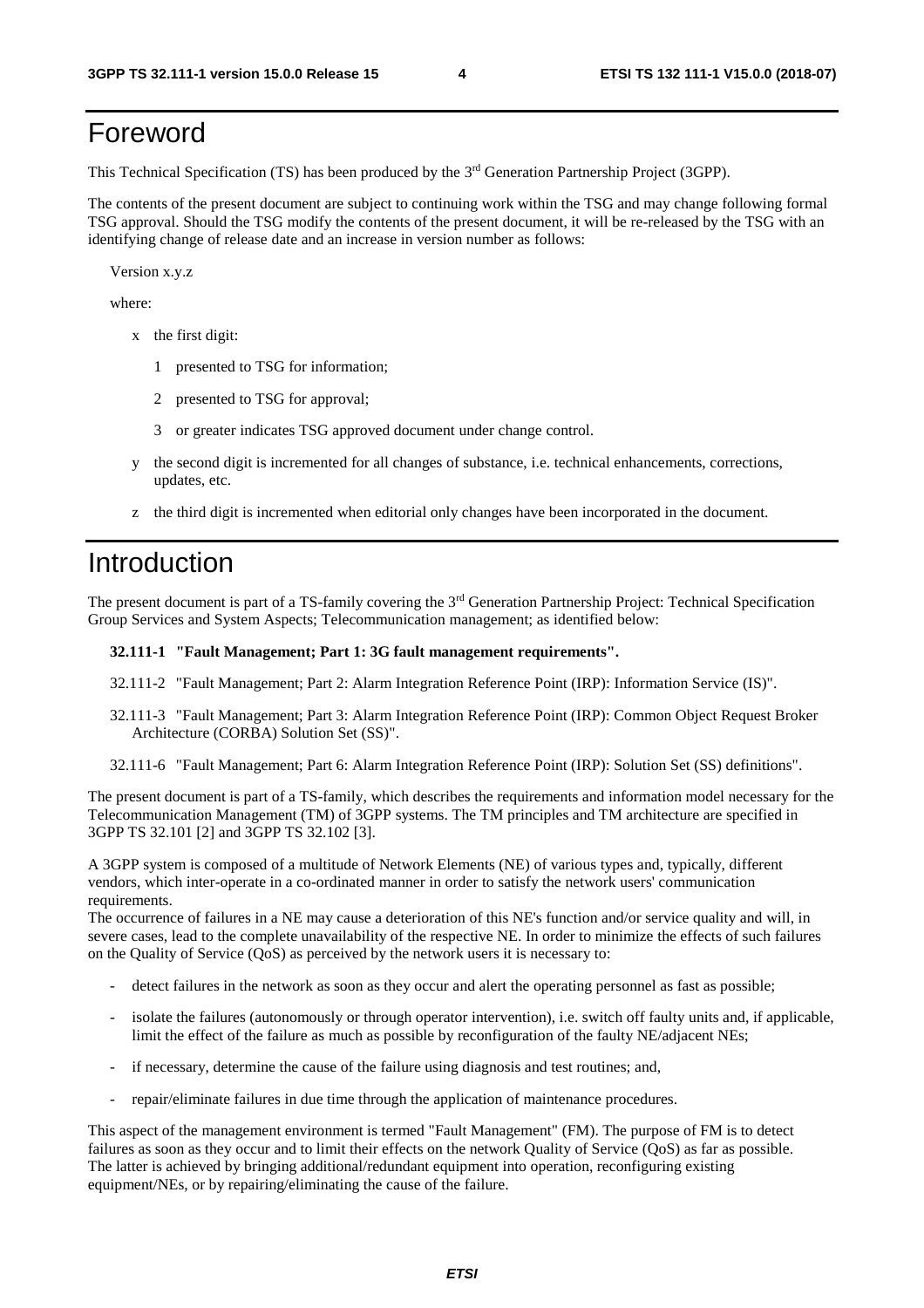Fault Management (FM) encompasses all of the above functionalities except commissioning/decommissioning of NEs and potential operator triggered reconfiguration (these are a matter of Configuration Management (CM), cf. TS 32.600 [19]).

FM also includes associated features in the Operations System (OS), such as the administration of a pending alarms list, the presentation of operational state information of physical and logical devices/resources/functions, and the provision and analysis of the alarm and state history of the network.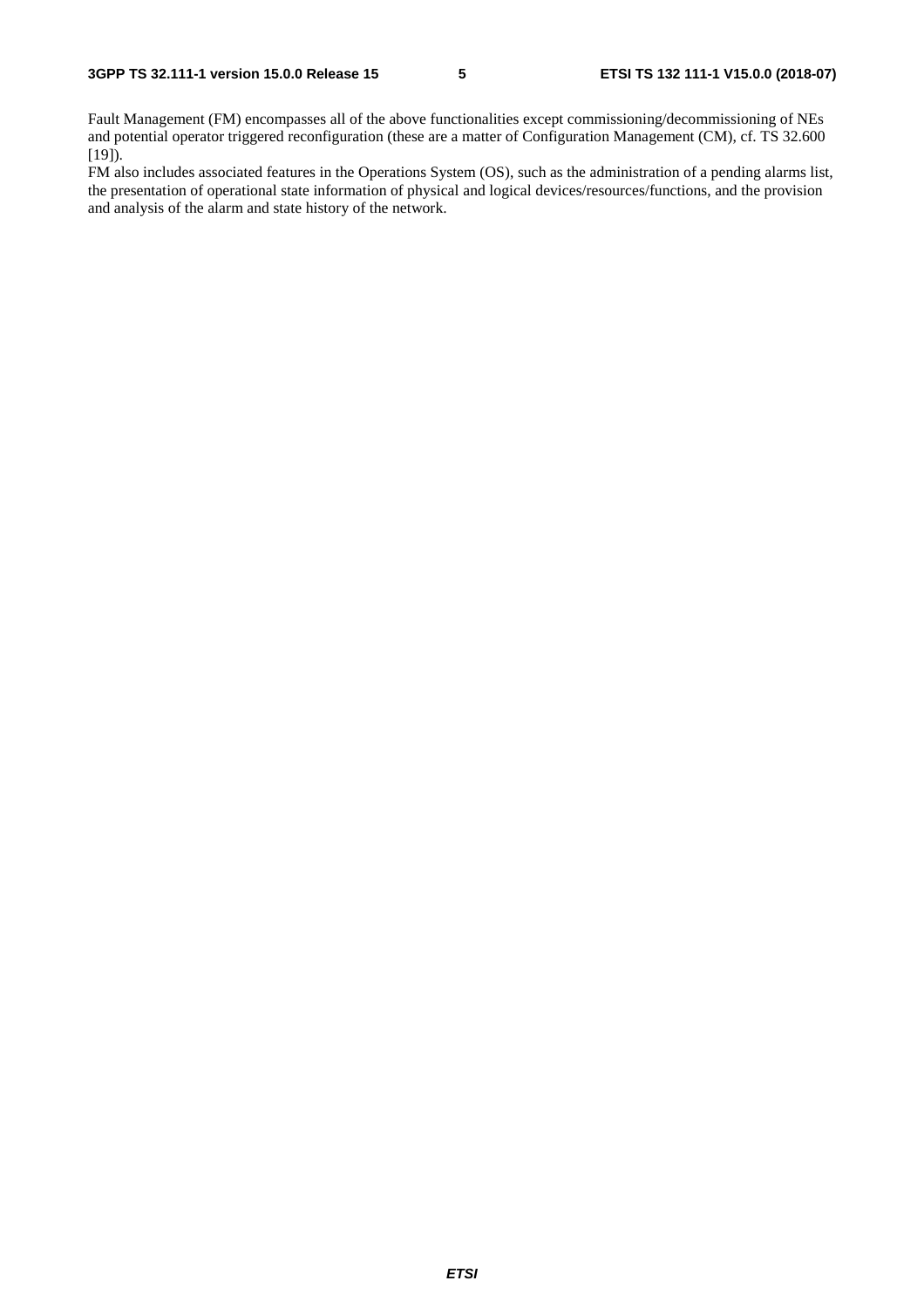## 1 Scope

The present document specifies the overall requirements for 3GPP Fault Management (FM) as it applies to the Network Elements (NE), Element Manger (EM) and Network Manager (NM).

Clause 4 defines the FM concept and functional requirements for the detection of faults and the generation, collection and presentation of alarms, operational state data and test results across 3GPP systems. These functions are described on a non-formal level since the formal standardization of these functions across the different vendors' equipment is not required. The functional areas specified in the present document cover:

- fault surveillance and detection in the NEs;
- notification of alarms (including alarm cease) and operational state changes;
- retrieval of current alarms from the NEs:
- fault isolation and defence mechanisms in the NEs:
- alarm filtering;
- management of alarm severity levels;
- alarm and operational state data presentation and analysis at the Operations System (OS);
- retention of alarm and operational state data in the NEs and the OS; and
- the management of tests.

Any (re)configuration activity exerted from the EM as a consequence of faults will not be subject of the present document. These are described in [19].

Clause 5 of the present document defines the functional requirements for the standard Itf-N, for the purpose of Fault Management of 3GPP systems , as seen from the Network Manager (NM). The Itf-N is fully standardized so as to connect systems of any vendor to the NM via this interface.

### 2 References

The following documents contain provisions which, through reference in this text, constitute provisions of the present document.

- References are either specific (identified by date of publication, edition number, version number, etc.) or non-specific.
- For a specific reference, subsequent revisions do not apply.
- For a non-specific reference, the latest version applies. In the case of a reference to a 3GPP document (including a GSM document), a non-specific reference implicitly refers to the latest version of that document *in the same Release as the present document*.
- [1] 3GPP TS 32.601: "Telecommunication management; Configuration Management (CM); Basic CM Integration Reference Point (IRP); Requirements".
- [2] 3GPP TS 32.101: "Telecommunication management; Principles and high level requirements".
- [3] 3GPP TS 32.102: "Telecommunication management; Architecture".
- [4] 3GPP TS 32.401: "Telecommunication management; Performance Management (PM); Concept and requirements".
- [5] Void.
- [6] Void.
- [7] Void.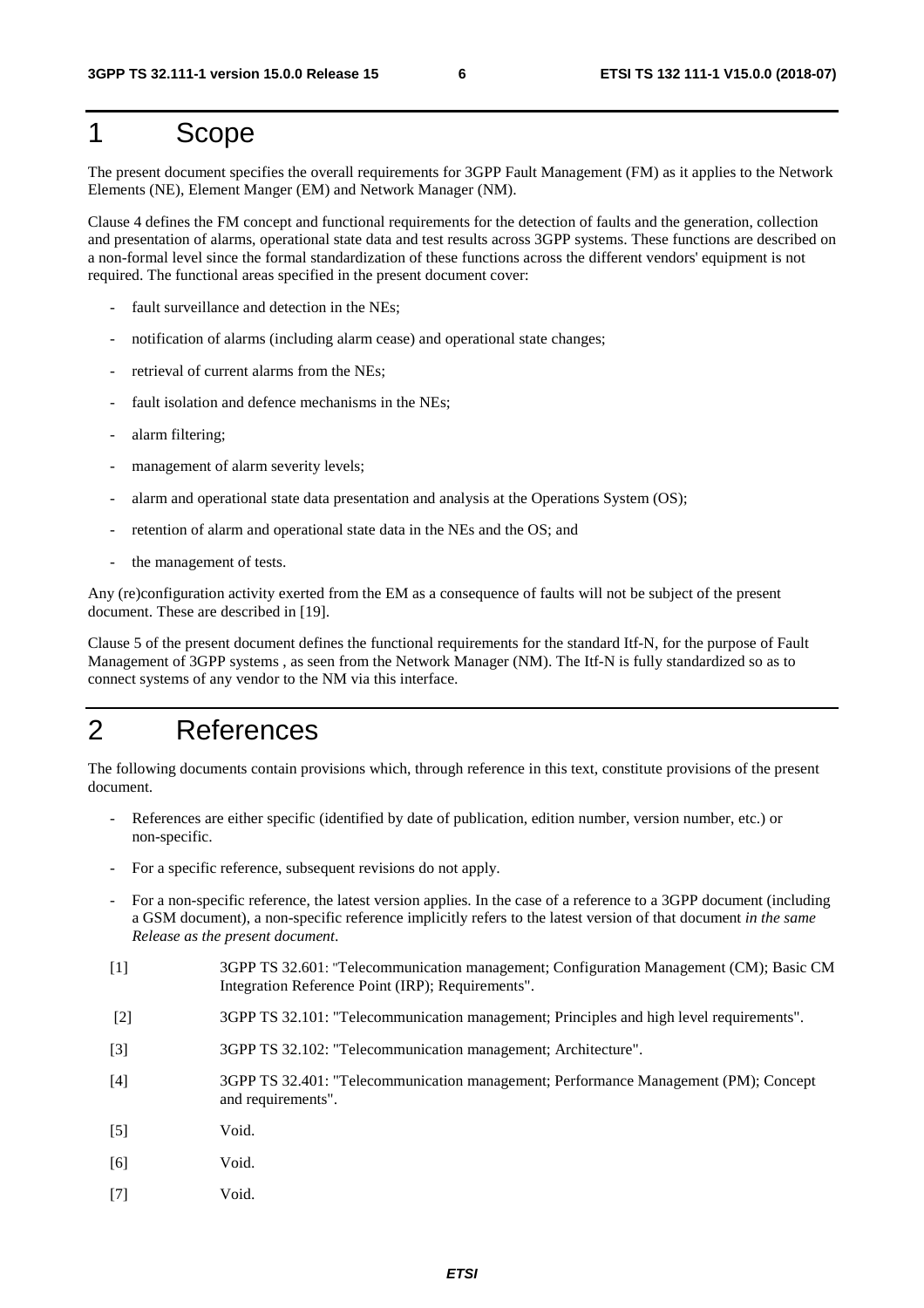| [8]    | Void.                                                                                                                                             |
|--------|---------------------------------------------------------------------------------------------------------------------------------------------------|
| [9]    | ITU-T Recommendation X.733: "Information technology - Open Systems Interconnection -<br>Systems Management: Alarm reporting function".            |
| $[10]$ | Void.                                                                                                                                             |
| $[11]$ | ITU-T Recommendation X.735: "Information technology - Open Systems Interconnection -<br>Systems Management: Log control function".                |
| $[12]$ | ITU-T Recommendation X.745: "Information technology - Open Systems Interconnection -<br>Systems Management: Test management function".            |
| $[13]$ | 3GPP TS 32.111-2: "Telecommunication management; Fault Management; Part 2: Alarm<br>Integration Reference Point (IRP); Information Service (IS)". |
| $[14]$ | Void.                                                                                                                                             |
| $[15]$ | Void.                                                                                                                                             |
| $[16]$ | Void.                                                                                                                                             |
| $[17]$ | Void.                                                                                                                                             |
| $[18]$ | NGMN Top OPE Recommendations V1.0.                                                                                                                |
| $[19]$ | 3GPP TS 32.600: "Configuration Management (CM); Concept and high-level requirements".                                                             |
| $[20]$ | 3GPP TS 28.625: "State management data definition Integration Reference Point (IRP);<br>Information Service (IS)".                                |
| $[21]$ | 3GPP TS 32.302: "Configuration Management (CM); Notification Integration Reference Point<br>(IRP); Information Service (IS)".                     |
| $[22]$ | 3GPP TS 32.332: "Notification Log (NL) Integration Reference Point (IRP); Information Service<br>$(IS)$ ".                                        |
| $[23]$ | ANSI/ISA standard 18.2 - 2009: "Management of Alarm Systems for the Process Industries".                                                          |
| $[24]$ | 3GPP TS 21.905: "Vocabulary for 3GPP Specifications".                                                                                             |

# 3 Definitions and abbreviations

### 3.1 Definitions

For the purposes of the present document, the terms and definitions in 3GPP TS 32.101 [2], 3GPP TS 32.102 [3], 3GPP TS 21.905 [24] and the following apply:

**active alarm:** An alarm that has not been cleared and which is active until the fault that caused the alarm is corrected and a "clear alarm" is generated.

**ADAC Faults:** Faults that are "Automatically Detected and Automatically Cleared" by the system when they occur and when they are repaired.

**ADMC Faults:** Faults that are Automatically Detected by the system when they occur and Manually Cleared by the operator when they are repaired.

**alarm:** An alarm signifies an undesired condition of a resource (e.g. network element, link) for which an operator action is required. It emphasizes a key requirement that operators (above Itf-N) should not be informed about an undesired condition unless it requires operator action. Use of this emphasis does not exclude this case: In certain context, it is not possible for alarm reporters (below Itf-N) to know whether a particular undesired condition requires operator action or not. In such context, the NM may receive alarms that do not require operator action.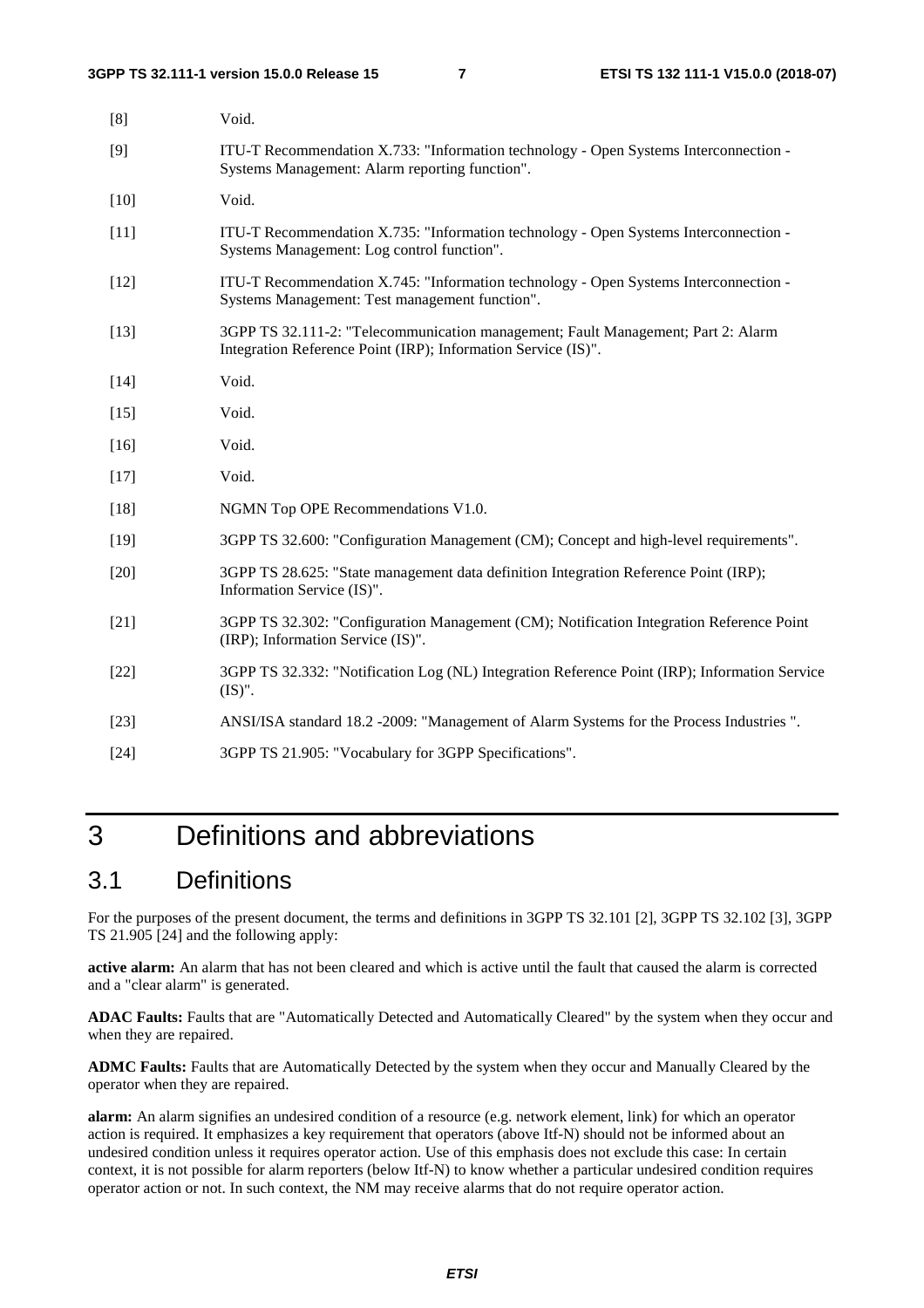**alarm notification**: Notification used to inform the recipient about the occurrence of an alarm.

**clear alarm:** Alarm where the severity value is set to "cleared".

**event:** Network occurrence which has significance for the management of an NE. Events do not have state.

**event notification:** Notification used to inform the recipient about the occurrence of an event.**fault:** A deviation of a system from normal operation, which may result in the loss of operational capabilities of the element or the loss of redundancy in case of a redundant configuration.

**Itf-N:** Management interface defined in 3GPP TS 32.101 [2] subclause 5.1.2.2 and 3GPP TS 32.102 [3] subclause 7.3.2.

**managed alarm**: The management representation of the alarm in the NM domain.

**notification:** Information message originated below Itf-N.

### 3.2 Abbreviations

 For the purposes of the present document, the abbreviations given in 3GPP TS 32.101 [2], 3GPP TS 32.102 [3], 3GPP TS 21.905 [24] and the following apply. An abbreviation defined in the present document takes precedence over the definition of the same abbreviation, if any, in 3GPP TS 32.101 [2], 3GPP TS 32.102 [3] and 3GPP TS 21.905 [24], in that order.

| Automatically Detected and Automatically Cleared |
|--------------------------------------------------|
| Automatically Detected and Manually Cleared      |
| <b>Configuration Management</b>                  |
| Element Manger                                   |
| <b>Fault Management</b>                          |
| <b>Highly Managed Alarm</b>                      |
| <b>International Standards Organisation</b>      |
| <b>Integration Reference Point</b>               |
| Man-Machine Interface                            |
| <b>Managed Object Class</b>                      |
| Managed Object Instance                          |
| Network Element                                  |
| Network Manager                                  |
| <b>Operations System</b>                         |
| <b>Quality of Service</b>                        |
| <b>Telecommunications Management Network</b>     |
|                                                  |

### 4 Fault Management concept and requirements

### 4.0 Introduction

Any evaluation of the NEs' and the overall network health status require the detection of faults in the network and, consequently, the notification of alarms to the OS (EM and/or NM). Depending on the nature of the fault, it may be combined with a change of the operational state of the logical and/or physical resource(s) affected by the fault. Detection and notification of these state changes is as essential as it is for the alarms. A list of active alarms in the network and operational state information as well as alarm/state history data are required by the system operator for further analysis. Additionally, test procedures can be used in order to obtain more detailed information if necessary, or to verify an alarm or state or the proper operation of NEs and their logical and physical resources.

The following clauses explain the detection of faults, the handling of alarms and state changes and the execution of tests.

Only those requirements covered by clause 5 and related IRPs shall be considered as valid requirements for compliance to the standard defined by the present document.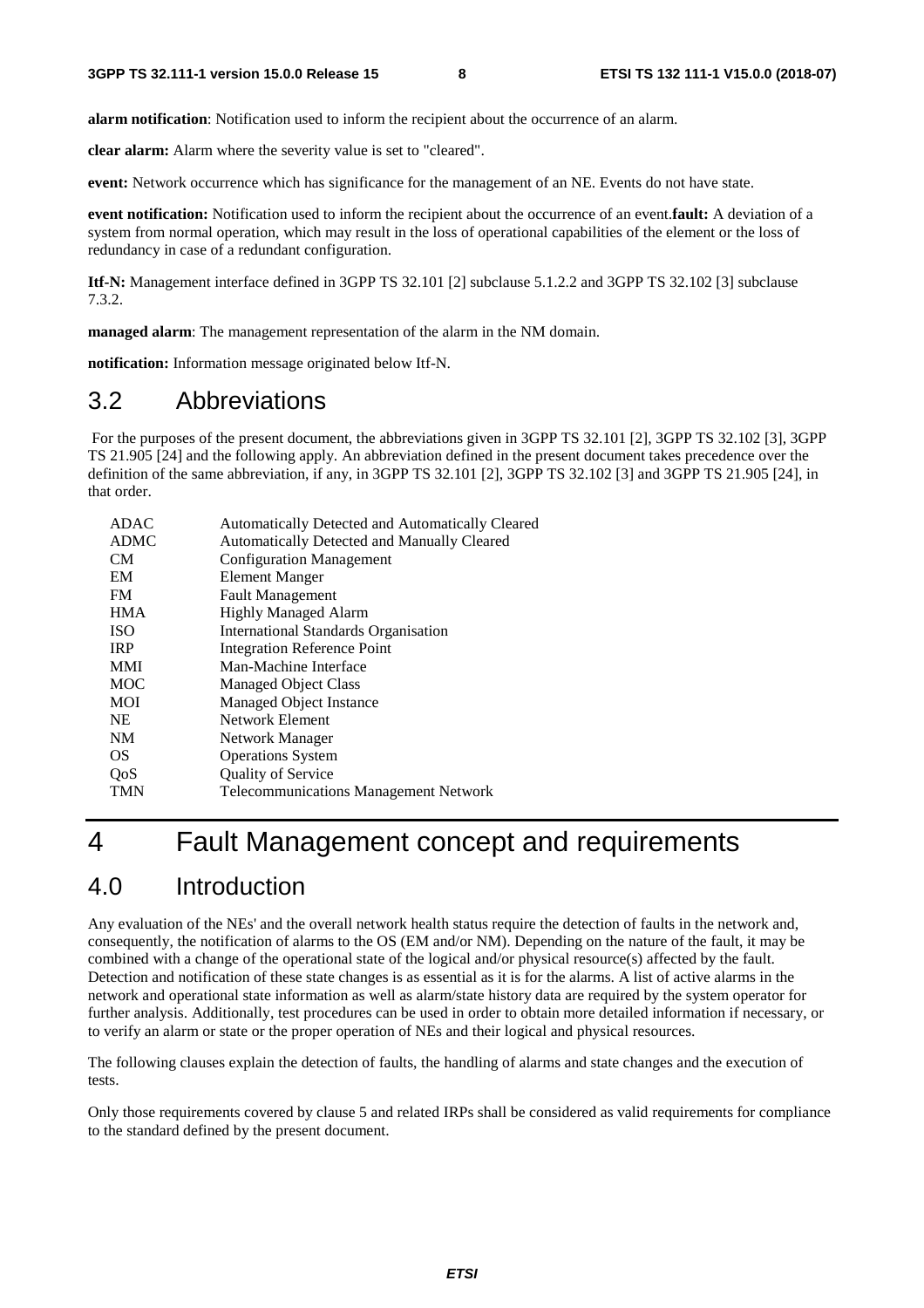#### 4.1 Faults and alarms

#### 4.1.0 Introduction

Faults that may occur in the network can be grouped into one of the following categories:

- Hardware failures, i.e. the malfunction of some physical resource within a NE.
- Software problems, e.g. software bugs, database inconsistencies.
- Functional faults, i.e. a failure of some functional resource in a NE and no hardware component can be found responsible for the problem.
- Loss of some or all of the NE's specified capability due to overload situations.
- Communication failures between two NEs, or between NE and OS, or between two OSs.

In any case, as a consequence of faults, appropriate alarms related to the physical or logical resource(s) affected by the fault(s), shall be generated by the network entities.

The following clauses focus on the aspects of fault detection, alarm generation and storage, fault recovery and retrieval of stored alarm information.

#### 4.1.1 Fault detection

When any type of fault described above occurs within a3GPP system, the affected network entities shall be able to detect them immediately.

The network entities accomplish this task using autonomous self-check circuits/procedures, including, in the case of NEs, the observation of measurements, counters and thresholds. The threshold measurements may be predefined by the manufacturer and executed autonomously in the NE, or they may be based on performance measurements administered by the EM, cf. [4]. The fault detection mechanism as defined above shall cover both active and standby components of the network entities.

The majority of the faults should have well-defined conditions for the declaration of their presence or absence, i.e. fault occurrence and fault clearing conditions. Any such incident shall be referred to in the present document as an ADAC fault. The network entities should be able to recognize when a previously detected ADAC fault is no longer present, i.e. the clearing of the fault, using similar techniques as they use to detect the occurrence of the fault. For some faults, no clearing condition exists. For the purpose of the present document, these faults shall be referred to as ADMC faults. An example of this is when the network entity has to restart a software process due to some inconsistencies, and normal operation can be resumed afterwards. In this case, although the inconsistencies are cleared, the cause of the problem is not yet corrected. Manual intervention by the system operator shall always be necessary to clear ADMC faults since these, by definition, cannot be cleared by the network entity itself.

For some faults there is no need for any short-term action, neither from the system operator nor from the network entity itself, since the fault condition lasted for a short period of time only and then disappeared. An example of this is when a NE detects the crossing of some observed threshold, and in the next sampling interval, the observed value stays within its limits.

For each fault, the fault detection process shall supply the following information:

- the device/resource/file/functionality/smallest replaceable unit as follows:
	- for hardware faults, the smallest replaceable unit that is faulty;
	- for software faults, the affected software component, e.g. corrupted file(s) or databases or software code;
	- for functional faults, the affected functionality;
	- for faults caused by overload, information on the reason for the overload;
	- for all the above faults, wherever applicable, an indication of the physical and logical resources that are affected by the fault if applicable, a description of the loss of capability of the affected resource.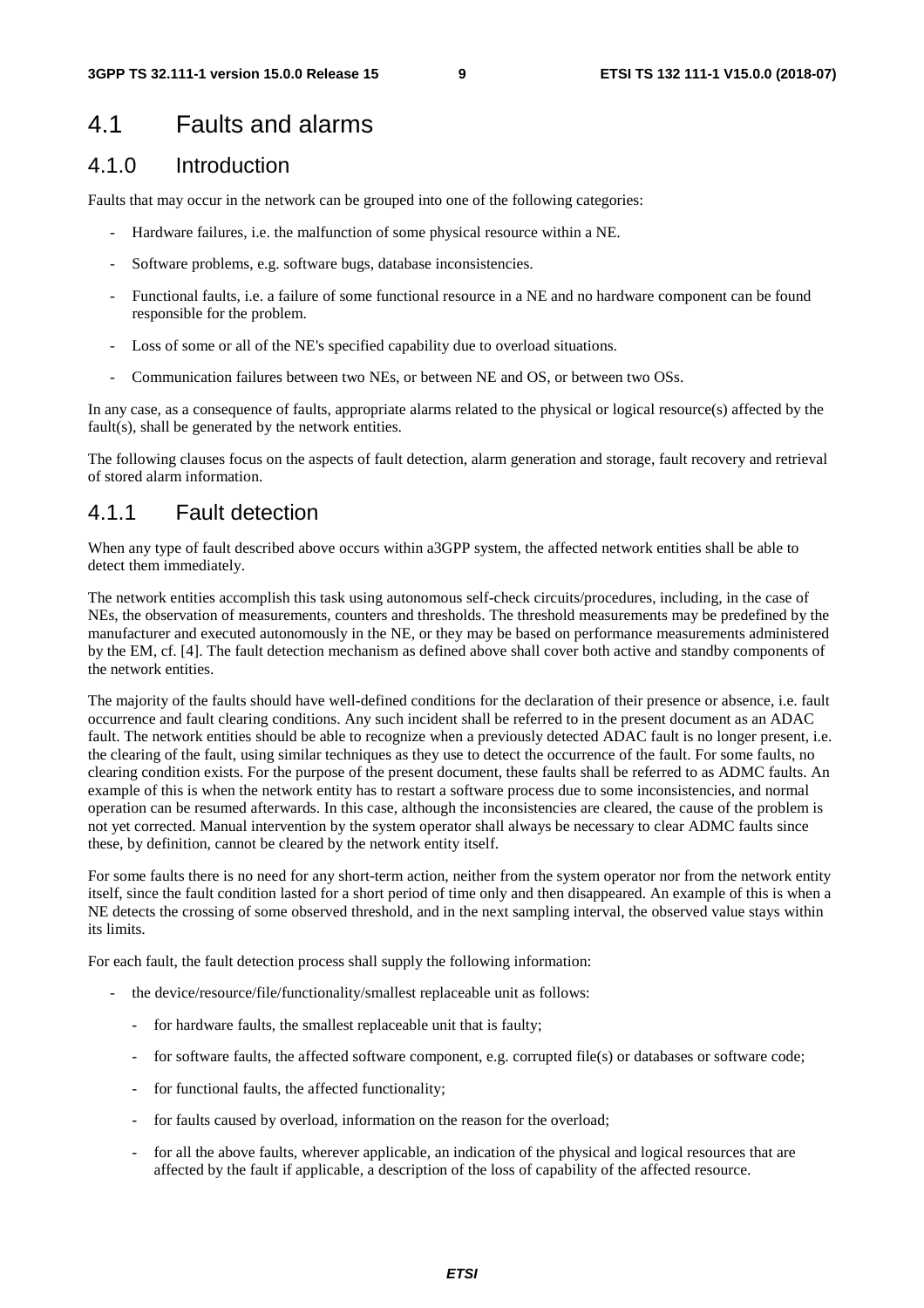- the type of the fault (communication, environmental, equipment, processing error, QoS) according to ITU-T Recommendation X.733 [9];
- the severity of the fault (indeterminate, warning, minor, major, critical), as defined in ITU-T Recommendation X.733 [9];
- the probable cause of the fault;
- the time at which the fault was detected in the faulty network entity;
- the nature of the fault, e.g. ADAC or ADMC;
- any other information that helps understanding the cause and the location of the abnormal situation (system/implementation specific).

For some faults, additional means, such as test and diagnosis features, may be necessary in order to obtain the required level of detail. See clause 4.3 for details.

#### 4.1.2 Generation of alarms

For each detected fault, appropriate alarms shall be generated by the faulty network entity, regardless of whether it is an ADAC or an ADMC fault. Such alarms shall contain all the information provided by the fault detection process as described in clause 4.1.1.

Examples of criteria for setting the alarm severity to "critical" are [18]:

- Total disturbance of the system or significant service impact for customers
- Performance, capacity, throughput restrictions
- Accounting disturbed

Examples of criteria for setting the alarm severity to "major" are [18]:

- Outage of a redundant component (e.g. outage of a redundant power supply)
- Introduction of retaliatory actions required, to ensure the service availability

In order to ease the fault localization and repair, the faulty network entity should generate for each single fault, one single alarm, also in the case where a single fault causes a degradation of the operational capabilities of more than one physical or logical resource within the network entity. An example of this is a hardware fault, which affects not only a physical resource but also degrades the logical resource(s) that this hardware supports. In this case the network entity should generate one single alarm for the faulty resource (i.e. the resource which needs to be repaired) and a number of events related to state management (cf. clause 4.2) for all the physical/logical resources affected by the fault, including the faulty one itself.

In case a network entity is not able to recognize that a single fault manifests itself in different ways, the single fault is detected as multiple faults and originates multiple alarms. In this case however, when the fault is repaired the network entity should be able to detect the repair of all the multiple faults and clear the related multiple alarms.

When a fault occurs on the connection media between two NEs or between a NE and an OS, and affects the communication capability between such NE/OS, each affected NE/OS shall detect the fault as described in clause 4.1.1 and generate its own associated communication alarm toward the managing OS. In this case it is the responsibility of the OS to correlate alarms received from different NEs/OSs and localize the fault in the best possible way.

Within each NE, all alarms generated by that NE shall be input into a list of active alarms. The NEs shall be able to provide such a list of active alarms to the OS when requested.

#### 4.1.3 Clearing of alarms

The alarms originated in consequence of faults need to be cleared. To clear an alarm it is necessary to repair the corresponding fault.

Alarm maintenance manuals must contain a clear repair action for the dedicated malfunction. The repair action shall also be populated in the corresponding alarm field (see [18]).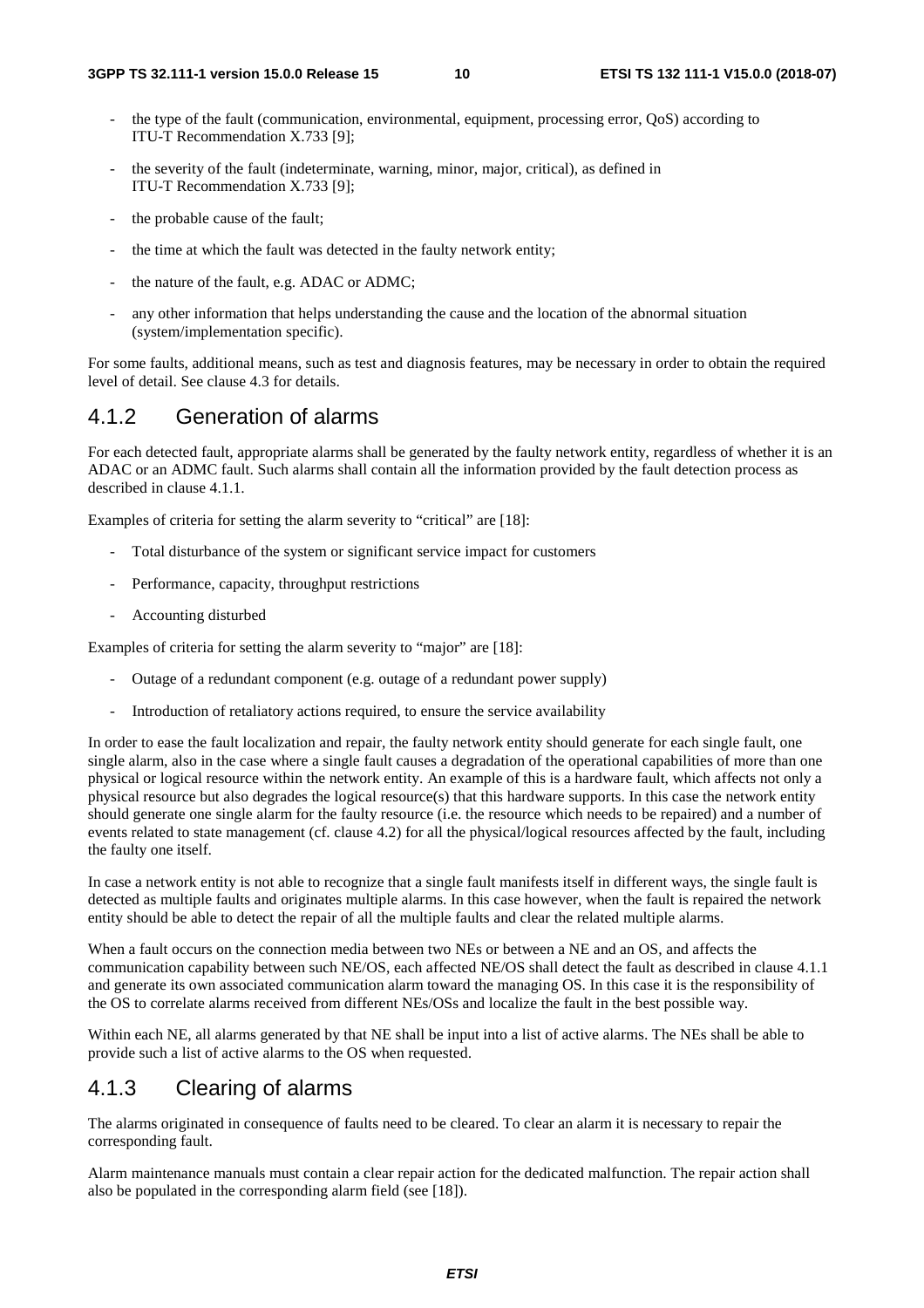Wherever possible, event-based automated repair actions to solve standard error situations without manual interaction should be implemented, if not already implemented on the Network Element level (see [18]).

The procedures to repair faults are implementation dependent and therefore they are out of the scope of the present document, however, in general:

- the equipment faults are repaired by replacing the faulty units with working ones;
- the software faults are repaired by means of partial or global system initializations, by means of software patches or by means of updated software loads;
- the communication faults are repaired by replacing the faulty transmission equipment or, in case of excessive noise, by removing the cause of the noise;
- the QoS faults are repaired either by removing the causes that degraded the QoS or by improving the capability of the system to react against the causes that could result in a degradation of the QoS;
- Solving the environmental problem repairs the environment faults (high temperature, high humidity, etc.).

It is also possible that an ADAC fault is spontaneously repaired, without the intervention of the operator (e.g. a threshold crossed fault). In this case the NE behaves as for the ADAC faults repaired by the operator.

In principle, the NE uses the same mechanisms to detect that a fault has been repaired, as for the detection of the occurrence of the fault. However, for ADMC faults, manual intervention by the operator is always necessary to clear the fault. Practically, various methods exist for the system to detect that a fault has been repaired and clear alarms and the faults that triggered them. For example:

- The system operator implicitly requests the NE to clear a fault, e.g. by initializing a new device that replaces a faulty one. Once the new device has been successfully put into service, the NE shall clear the fault(s). Consequently, the NE shall clear all related alarms.
- The system operator explicitly requests the clearing of one or more alarms. Once the alarm(s) has/have been cleared, the fault management system (within EM and/or NE) should reissue those alarms (as new alarms) in case the fault situation still persists.
- The NE detects the exchange of a faulty device by a new one and initializes it autonomously. Once the new device has been successfully put into service, the NE shall clear the fault(s). Consequently, the NE shall clear all related alarms.
- The NE detects that a previously reported threshold crossed alarm is no longer valid. It shall then clear the corresponding active alarm and the associated fault, without requiring any operator intervention. The details for the administration of thresholds and the exact condition for the NE to clear a threshold crossed alarm are implementation specific and depend on the definition of the threshold measurement, see also subclause 4.1.1.
- ADMC faults/alarms can, by definition, not be cleared by the NE autonomously. Therefore, in any case, system operator functions shall be available to request the clearing of ADAC alarms/faults in the NE. Once an ADMC alarm/fault has been cleared, the NE shall clear the associated ADAC fault/alarm.

Details of these mechanisms are system/implementation specific.

Each time an alarm is cleared the NE shall generate an appropriate clear alarm event. A clear alarm is defined as an alarm, as specified in clause 3.1, except that its severity is set to "cleared". The relationship between the clear alarm and the active alarm is established:

- by re-using a set of parameters that uniquely identify the active alarm (see clause 4.1.1); or
- by including a reference to the active alarm in the clear alarm.

When a clear alarm is generated the corresponding active alarm is removed from the active alarm list.

#### 4.1.4 Alarm forwarding and filtering

As soon as an alarm is entered into or removed from the active alarms list Alarm notifications shall be forwarded by the NE, in the form of unsolicited notifications;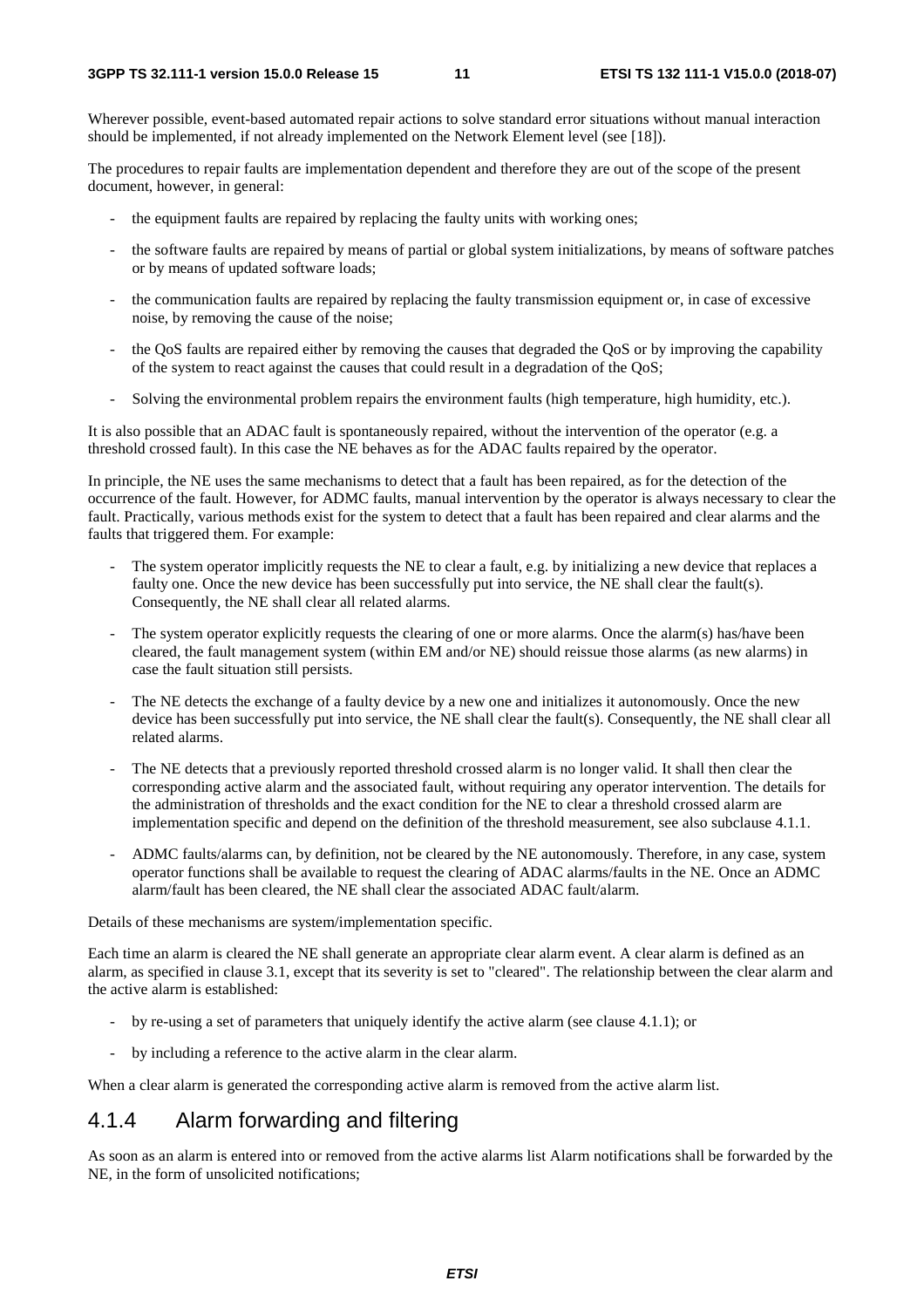If forwarding is not possible at this time, e.g. due to communication breakdown, then the notifications shall be sent as soon as the communication capability has been restored. The storage space is limited. The storage capacity is Operator and implementation dependent. If the number of delayed notifications exceeds the storage space then an alarm synchronization procedure shall be run when the communication capability has been restored.

The OS shall detect the communication failures that prevent the reception of alarms and raise an appropriate alarm to the operator.

If the Itf-N is implemented in the NE, then the destination of the notifications is the NM, and the interface shall comply with the stipulations made in clause 5. If the Itf-N resides in the EM, proprietary means may be employed to forward the notifications to the EM. Note that, even if the Itf-N is implemented in the NE, the EM may still also receive the notifications by one of the above mechanisms. However, the present document does not explicitly require the NEs to support the EM as a second destination.

The event report shall include all information defined for the respective event (see clauses 4.1.1, 4.1.2 and 4.1.3), plus an identification of the NE that generated the report.

The system operator shall be able to allow or suppress alarm reporting for each NE. As a minimum, the following criteria shall be supported for alarm filtering:

- the NE that generated the alarm, i.e. all alarm messages for that NE shall be suppressed;
- the device/resource/function to which the alarm relates:
- the severity of the alarm:
- the time at which the alarm was detected, i.e. the alarm time; and,
- any combination of the above criteria.

The result of any command to modify the forwarding criteria shall be confirmed by the NE to the requesting operator.

#### 4.1.5 Storage and retrieval of alarms in/from the NE

For Fault Management (FM) purposes, each NE shall have to store and retain the following information:

- a list of all active alarms, i.e. all alarms that have not yet been cleared; and
- alarm history information, i.e. all notifications related to the occurrence and clearing of alarms.

It shall be possible to apply filters when active alarm information is retrieved by the Manager and when the history information is stored by the NE and retrieved by the Manager.

The storage space for alarm history in the NE is limited. Therefore it shall be organized as a circular buffer, i.e. the oldest data item(s) shall be overwritten by new data if the buffer is full. Further "buffer full" behaviours, e.g. those defined in ITU-T Recommendation X.735 [11], may be implemented as an option. The storage capacity itself, and thus the duration, for which the data can be retained, shall be Operator and implementation dependent.

#### 4.1.6 Fault Recovery

After a fault has been detected and the replaceable faulty units have been identified, some management functions are necessary in order to perform system recovery and/or restoration, either automatically by the NE and/or the EM, or manually by the operator.

The fault recovery functions are used in various phases of the Fault Management (FM):

- 1) Once a fault has been detected, the NE shall be able to evaluate the effect of the fault on the telecommunication services and autonomously take recovery actions in order to minimize service degradation or disruption.
- 2) Once the faulty unit(s) has (have) been replaced or repaired, it shall be possible from the EM to put the previously faulty unit(s) back into service so that normal operation is restored. This transition should be done in such a way that the currently provided telecommunication services are not, or only minimally, disturbed.
- 3) At any time the NE shall be able to perform recovery actions if requested by the operator. The operator may have several reasons to require such actions; e.g. he has deduced a faulty condition by analysing and correlating alarm reports, or he wants to verify that the NE is capable of performing the recovery actions (proactive maintenance).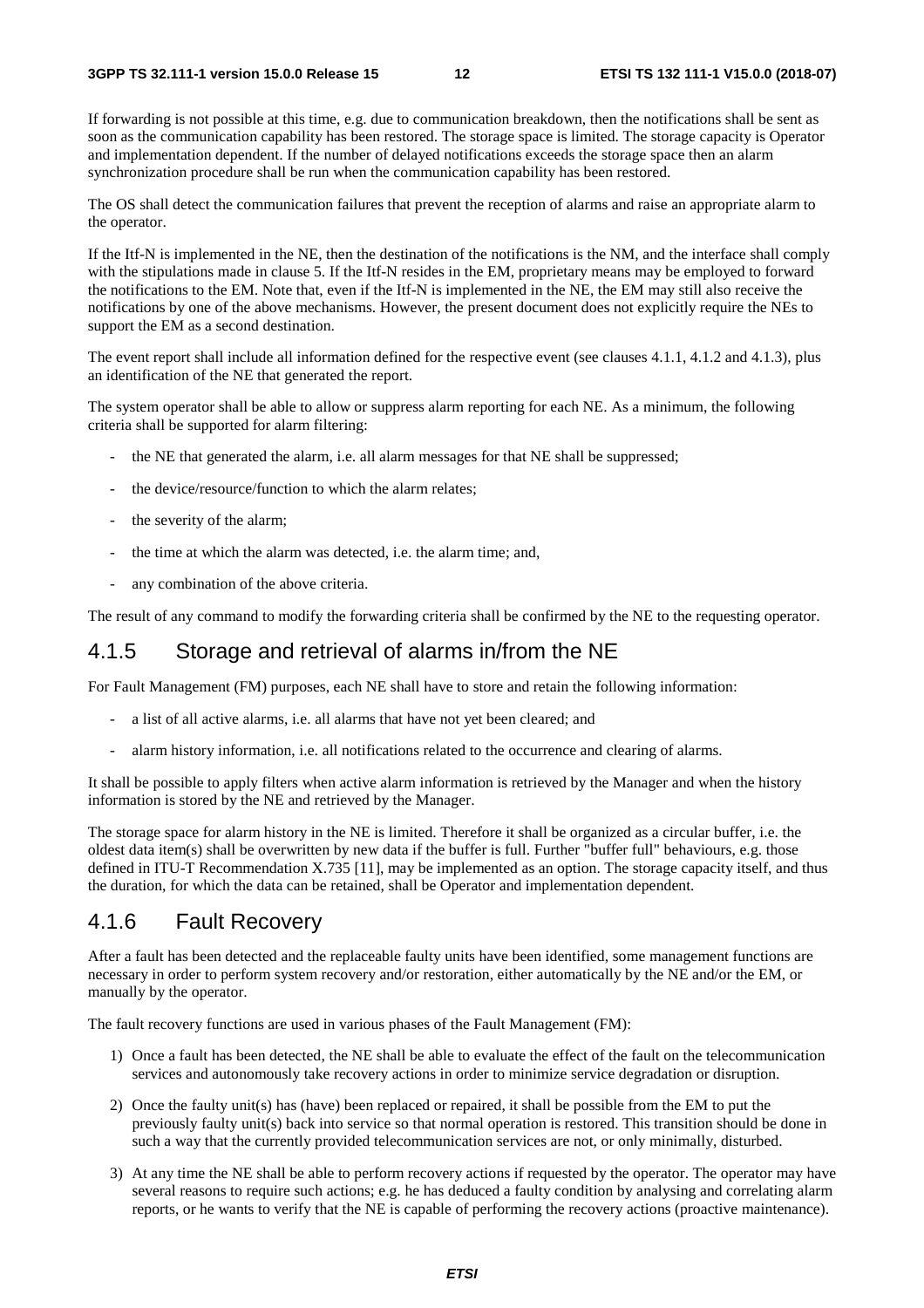The recovery actions that the NE performs (autonomously or on demand) in case of faults depend on the nature and severity of the faults, on the hardware and software capabilities of the NE and on the current configuration of the NE.

Faults are distinguished in two categories: software faults and hardware faults. In the case of software faults, depending on the severity of the fault, the recovery actions may be system initializations (at different levels), activation of a backup software load, activation of a fallback software load, download of a software unit etc. In the case of hardware faults, the recovery actions depend on the existence and type of redundant (i.e. back-up) resources. Redundancy of some resources may be provided in the NE in order to achieve fault tolerance and to improve system availability.

If the faulty resource has no redundancy, the recovery actions shall be:

- a) Isolate and remove from service the faulty resource so that it cannot disturb other working resources;
- b) Remove from service the physical and functional resources (if any) which are dependent on the faulty one. This prevents the propagation of the fault effects to other fault-free resources;
- c) State management related activities for the faulty resource and other affected/dependent resources cf. clause 4.2;
- d) Generate and forward appropriate notifications to inform the OS about all the changes performed.

If the faulty resource has redundancy, the NE shall perform action a), c) and d) above and, in addition, the recovery sequence that is specific to that type of redundancy. Several types of redundancy exist (e.g. hot standby, cold standby, duplex, symmetric/asymmetric, N plus one or N plus K redundancy, etc.), and for each one, there is a specific sequence of actions to be performed in case of failure. The present document specifies the Fault Management aspects of the redundancies, but it does not define the specific recovery sequences of the redundancy types.

In the case of a failure of a resource providing service, the recovery sequence shall start immediately. Before or during the changeover, a temporary and limited loss of service shall be acceptable. In the case of a management command, the NE should perform the changeover without degradation of the telecommunication services.

The detailed definition of the management of the redundancies is out of the scope of the present document. If a fault causes the interruption of ongoing calls, then the interrupted calls shall be cleared, i.e. all resources allocated to these calls shall immediately be released by the system.

#### 4.1.7 Configuration of Alarms

It shall be possible to configure the alarm actions, thresholds and severities by means of commands, according to the following requirements:

- the operator shall be able to configure any threshold that determines the declaration or clearing of a fault. If a series of thresholds are defined to generate alarms of various severities, then for each alarm severity the threshold values shall be configurable individually.
- it shall be possible to modify the severity of alarms defined in the system, e.g. from major to critical. This capability should be implemented on the manager, however, in case it is implemented on the NE, the alarms forwarded by the NE to the OS and the alarms displayed on the local MMI shall have the same severity.

The NE shall confirm such alarm configuration commands and shall notify the results to the requesting system operator.

#### 4.1.8 Correlation of Alarms and Events

A single network fault may result in the generation of multiple alarms and events from affected entities over time and spread over a wide geographical area. If possible, the OS should indicate which alarms and events are correlated to each other.

Alarms may be correlated in view of certain rules such as alarm propagation path, specific geographical area, specific equipment, or repeated alarms from the same source. The alarms are partitioned into sets where alarms within one correlated set have a high probability of being caused by the same network fault. A correlated set may also contain events. These events are considered having a high probability of being related to the same network fault.

The correlation describes relations between network events (e.g. current alarms as those captured in AlarmList, historical alarms as those captured in NotificationLog, network configuration changes).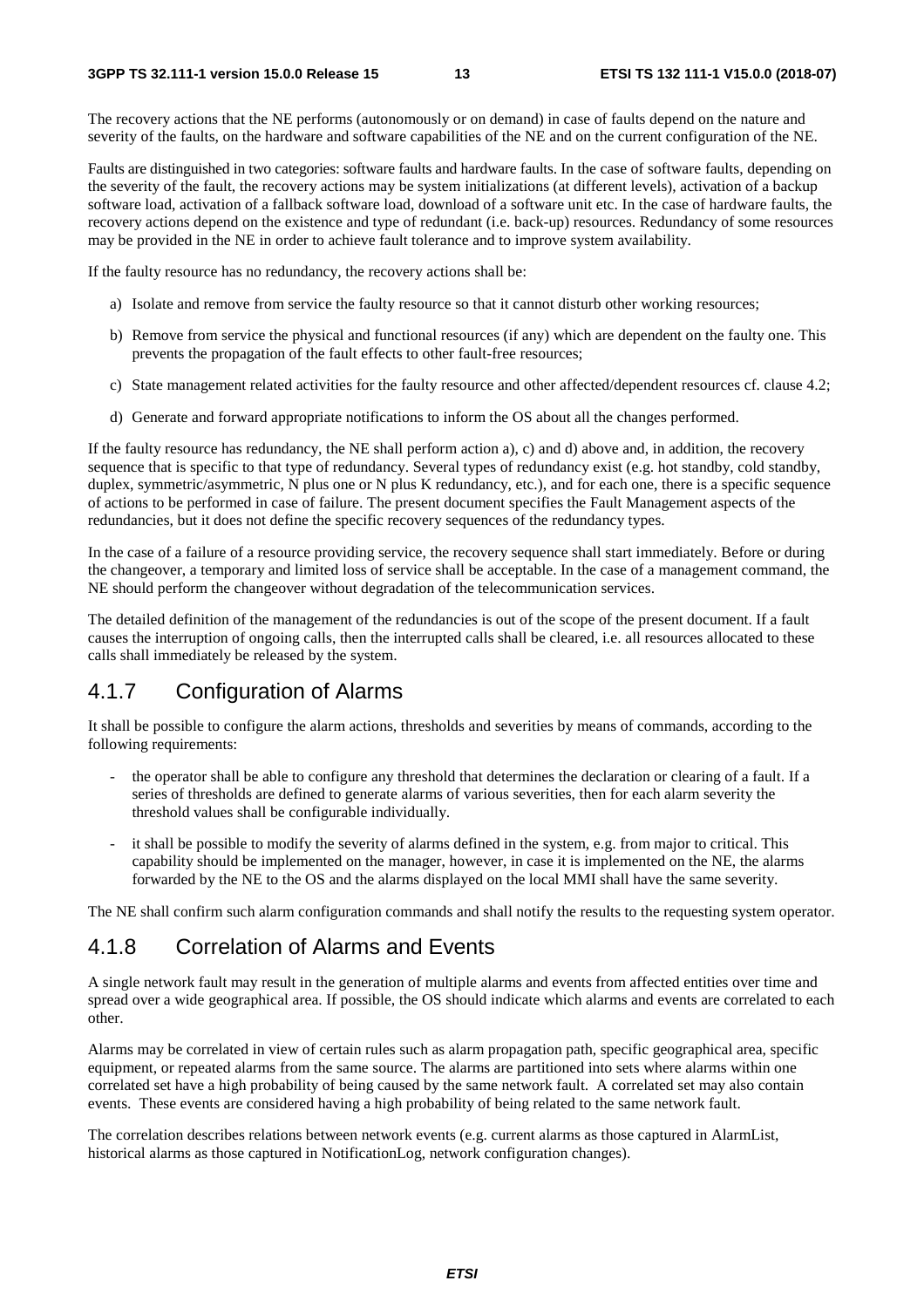#### 4.1.9 Root Cause Analysis

For a set of correlated alarms, one alarm may relate to the fault which is the root cause of all the correlated alarms and events. If possible, the OS should perfom a Root Cause Analysis to identify and indicate the Root Cause Alarm.

Root Cause Analysis is a process that can determine and identify the network condition (e.g. fault, mis-configuration) causing the alarms. The determination may be based on the following (for example):

- Information carried in alarm $(s)$ :
- Information carried in correlated alarm sets:
- Information carried in network notifications;
- Network configuration information:
- Operators' network management experience.

#### 4.1.10 Managed Alarm

The alarm severities set by the network elements (NEs) in a mobile system, visible across the Itf-N, are basically resource focused (e.g. severity is set to major if NE available capacity is low). Vast amount of alarms classified as critical are potentially sent to operator's management centers but are rarely critical from the overall business perspective. They may even not be critical from the aspect of time to respond.

An operator's view can obviously be very different from the alarm severity defined by the NEs' resource focused views.

Operators need to enrich the information, i.e. the NE's resource focused view, for the purpose of the alarm management processes, see ref. [23]. The figure 4.1.10 introduces the concept of Managed Alarm, the management representation of the alarm in the NM domain (above Itf-N).





Within the NM, the received resource alarms are transformed so that the alarm severity is no longer resource focused but service impact focused, to prevent or mitigate network and service outage and degradation. The transformation applies to all severity levels.

A very special important class of managed alarm is the Highly Managed Alarm (HMA) class, introduced by the ANSI/ISA standard in ref. [23].

These HMAs are the most critical alarms, catastrophic from operations, security, business or any other top level point of view. These HMAs should receive special treatment particularly when it comes to viewing their status in the Human-Machine Interface (HMI). These are the alarms that shall never be allowed to be delayed or lost and must always be given the highest attention.

Considerable high levels of administrative requirements are applicable for the HMAs. For companies following this standard, detailed documentation and a multitude of special administrative requirements in a precise way, need to be fulfilled.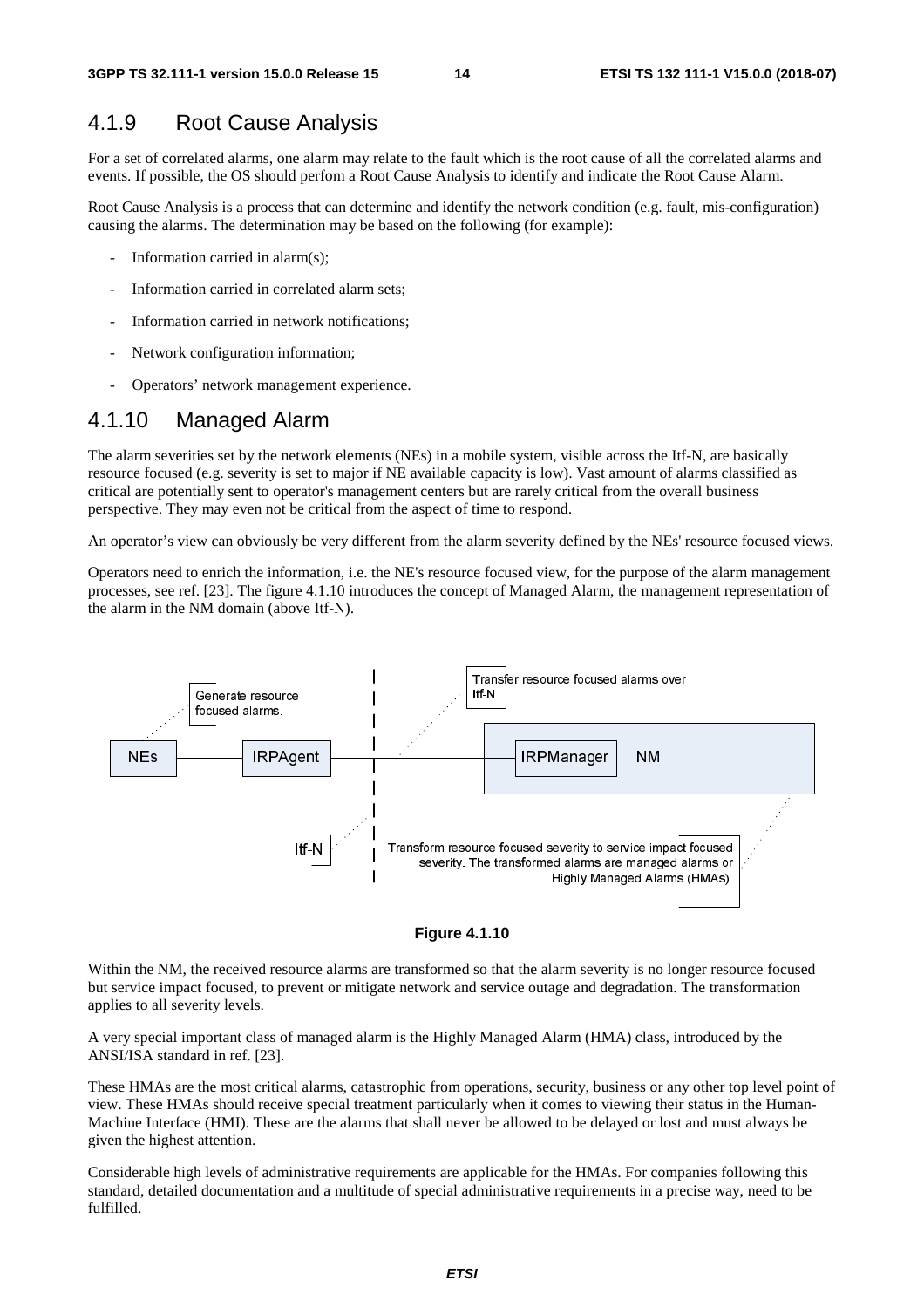These include:

- Specific shelving requirements, such as access control with audit trail;
- Specific "Out of Service" alarm requirements, such as interim protection, access control, and audit trail;
- Mandatory initial and refresher training with specific content and documentation;
- Mandatory initial and periodic testing with specific documentation;
- Mandatory training around maintenance requirements with specific documentation;
- Mandatory audit requirements.

The HMA classes are also subject to special requirements for operator training, frequency of testing, and archiving of alarm records for proof of regulatory compliance.

Millions of mobile customers are from time to time affected by major failures in the infrastructure of mobile systems. Service assurance management of the continuously increasing complexity of our mobile systems could benefit from concepts like HMAs. The most critical equipment should be identified and secured. The HMAs should be treated in the most thoughtful way. The HMAs should never be hidden, delayed etc. in e.g. alarm flooding.

Setup of HMAs, within the scope and responsibility of the NM, will include many of the processes identified in the alarm management lifecycle, see ref. [23].

#### 4.2 State Management

#### 4.2.0 Introduction

The State Management is a common service and used by several management areas, including Fault Management. In this clause, some detailed requirements on State Management as they apply to the Fault Management are defined.

From the point of view of Fault Management, only two of the three primary state attributes are really important: the Administrative state and the Operational state. In addition the resources may have some secondary "status" attributes which give further detailed information about the reason of the primary state.

The Administrative state is used by the Operator to make a resource available for service, or to remove a resource from service. For example:

- for fault correction the Administrative state can be used to isolate a faulty resource;
- in case of redundancy the Administrative state can be used to lock the active resource and let the standby resource to become active (preventive maintenance);
- for Test management the Administrative state can be used to put a resource out of service to run an intrusive test on it.

The Operational state gives the information about the real capability of a resource to provide or not provide service.

- The operational state is "enabled" when the resource is able to provide service, "disabled" when the resource cannot provide service.
- A resource can lose the capability to provide service because of a fault or because another resource on which it depends is out of service (e.g. disabled or locked).
- In case a resource does not loose completely its capability to provide service, the Operational state shall be "enabled" and the Availability status shall be "degraded".

The changes of the state and status attributes of a resource shall be notified to the relative manager(s) as specified in TS 28.625 [20].

When a state change is originated by a failure, the alarm notification and the related state change notifications shall be correlated to each other by means of explicit relationship information.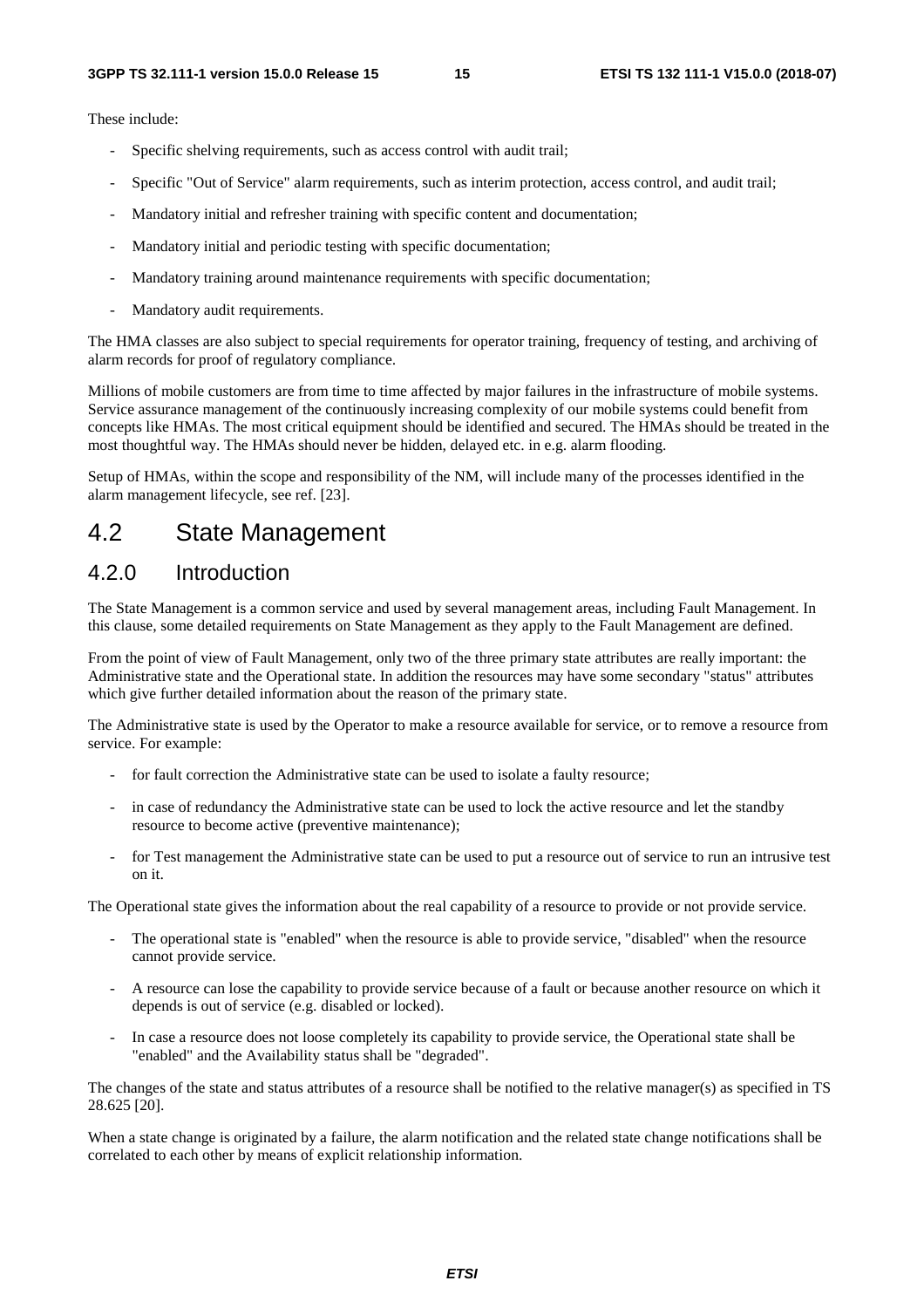#### 4.2.1 Propagation of state change

Within a managed element, when for any reason a resource changes its state, the change shall be propagated, in a consistent way, to all the other resources that are functionally dependent on the first one. Therefore:

- In case of a fault occurring on a resource makes that resource completely out of service, if the current operational state is "enabled", it shall be changed to "disabled" and a state change notification shall be generated. Then, all the dependant resources (following the fault dependency diagram specific to that managed element) shall be checked and, in case they are "enabled" they shall be changed to "disabled". In this process, also the secondary status shall be changed consistently, in a way that it shall be possible to distinguish whether an object is disabled because it is faulty or because of it is functionally dependent on another object which is disabled.
- In case a faulty resource is repaired, the Operational state of that resource is changed from "disabled" to "enabled" and all the dependent resources are turned back to "enabled" (this is the simple case). In more complex cases, some of the objects may be disabled for different causes (different faults or faults plus locks on different superior resources), in this cases the repaired resource can be turned "enabled" only when all the causes are cleared (i.e. faults are repaired and superior resources are unlocked). Also in this process the secondary status shall be changed consistently.
- In case the operator locks a resource, the process of the state change propagation is similar to the first case (resource failure) except for the locked resource which does not change its operational state but only the administrative state from "unlocked" to "locked". The dependent resources are processed as in the first case.
- In case the operator unlocks a resource, the process of the state change propagation is similar to the second case (fault reparation) except for the first resource (the unlocked one) which does not change its operational state but only the administrative state from "locked" to "unlocked". The dependent resources are processed as in the first case.

### 4.3 Test management

This management function provides capabilities that can be used in different phases of the Fault Management (FM). For example:

- when a fault has been detected and if the information provided through the alarm report is not sufficient to localize the faulty resource, tests can be executed to better localize the fault;
- during normal operation of the NE, tests can be executed for the purpose of detecting faults;
- once a faulty resource has been repaired or replaced, before it is restored to service, tests can be executed on that resource to be sure that it is fault free.

However, regardless of the context where the testing is used, its target is always the same: verify if a system's physical or functional resource performs properly and, in case it happens to be faulty, provide all the information to help the operator to localize and correct the faults.

Testing is an activity that involves the operator, the managing system (the OS) and the managed system (the NE). Generally the operator requests the execution of tests from the OS and the managed NE autonomously executes the tests without any further support from the operator.

In some cases, the operator may request that only a test bed is set up (e.g. establish special internal connections, provide access test points, etc.). The operator can then perform the real tests, which may require some manual support to handle external test equipment. Since the "local maintenance" and the "inter NE testing" are out of the scope of the present document, this aspect of the testing is not treated any further.

The requirements for the test management service are based on ITU-T Recommendation X.745 [12], where the testing description and definitions are specified.

### 4.4 Operators' alarm handling

A 3GPP system is composed of a multitude of network elements of various types and with a variety of complexity. The purpose of FM is to detect failures as soon as they occur and to limit their effects on the network Quality of Service (QoS) as far as possible.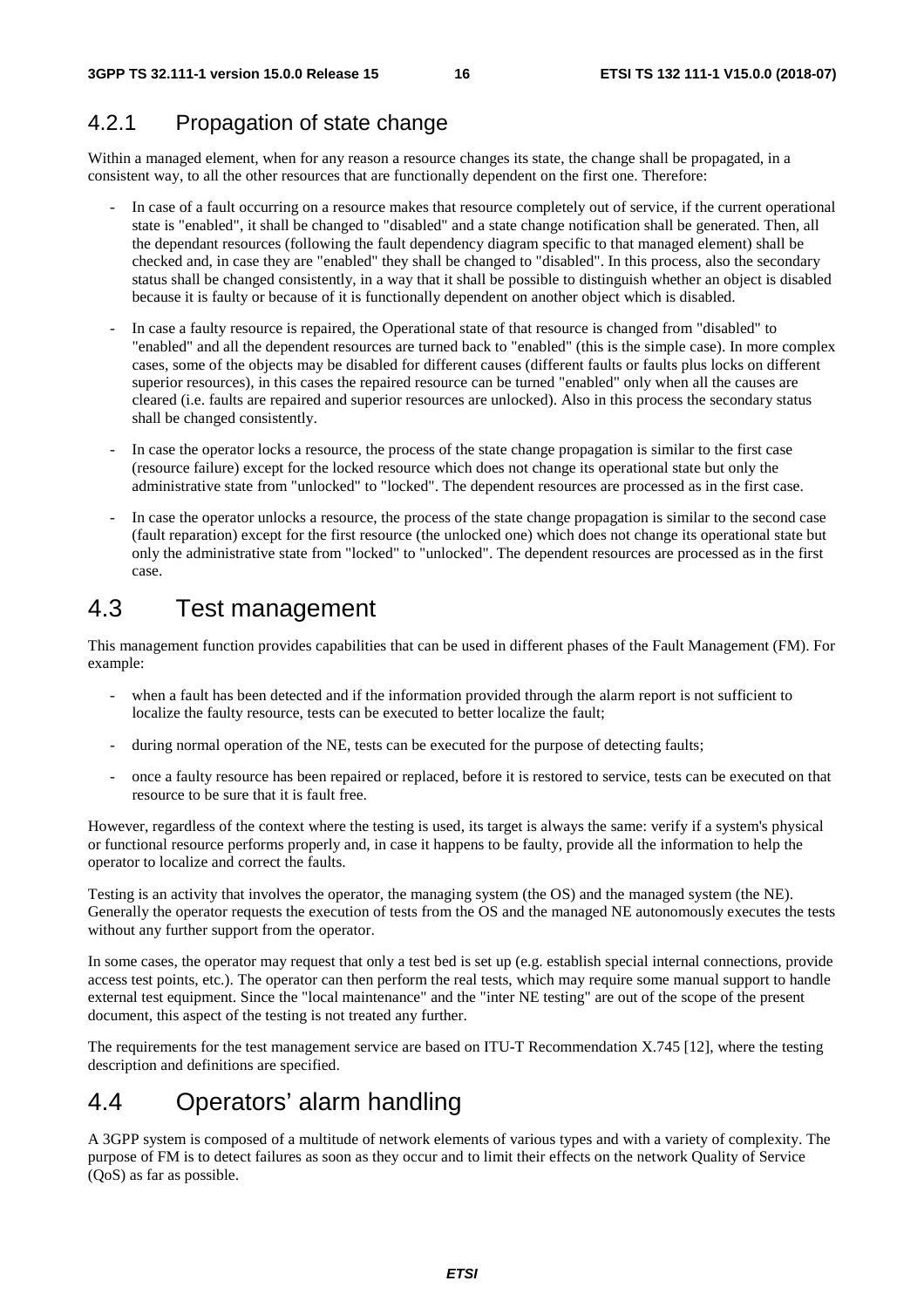Alarm Surveillance of the network is the first line Network Management Assurance Activity and is often maintained in near real time. The very essence of the surveillance functionality is to alert the operating personnel when failures appear in the networks. This is emphasized by the following sentence from 3GPP TS 32.101 [2] clause 7.5.2 Standardisation objectives:

"In order to minimise the effects of such failures on the QoS as perceived by the network users it is necessary to detect failures in the network as soon as they occur and alert the operating personnel as fast as possible;".

The operating personnel are confronted with most of the alarm notifications. It is of significant importance that the alarms are of operational relevance otherwise valuable time and resources will be spent to identify the irrelevant alarms.

Operator response to an alarm may consist of many different steps such as:

- Recognizing the alarm;
- Acknowledging the alarm;
- Verifying that the alarm is valid and not a malfunction;
- Getting enhanced information related to the alarm;
- Analysing the situation in order to try to determine the cause of the alarm, potential service impact and decide upon actions on the alarm. This may include reporting/activating other people from the second line support;
- Taking actions which may include activating reset of network elements, replacing the faulty equipment, creating trouble reports, etc;
- Continuing the surveillance of the network element(s) to ensure the fault correction.

The alarm notifications are basically a human-machine interface and a common expectation is that operators should never miss alarms requiring an operation action. To be able to fulfil such a request the goal is to only monitor the necessary alarms at the right time by extracting the relevant ones.

The key criterion is that alarms must require an operator response – that is, an action.

The expectation of alarm handling includes the following:

- Few alarms;
- Alarms are clearly prioritized and presented to the operator;
- Each alarm requires a needed action;
- Each action is taken by the operator;
- Alarms suppression methods aid the operator to handle alarm flooding so that saturation of the alarm management systems will not happen and control of the network is never lost.

#### 4.5 Quality of Alarms

The assumption to efficiently handle the potentially vast amount of alarms in a mobile system is that alarms must exist solely as a tool for the benefit of the operator, see clause 4.4. They are not to be configured as a miscellaneous recording tool or for the prime benefit of maintenance personal.

The information carried in the alarm message should also be good enough to ultimately feed and partly enable automatic-correlation engines. However, alarm response is still not an automated process involving deterministic machines; it is a complex human cognitive process involving thought and analysis. The human factors involved in alarm response are subject to many variables. The quality of the alarm notifications is of fundamental importance to enable an efficient management of a mobile system.

The key to secure the quality of the information presented to the operator is to present alarm notifications of high operational relevans, in a timely fashion. If e.g. secondary logs, status or performance data are provided, it must be possible to easily separate those from the alarms.

Some of the characteristics that an alarm should have are summarized below: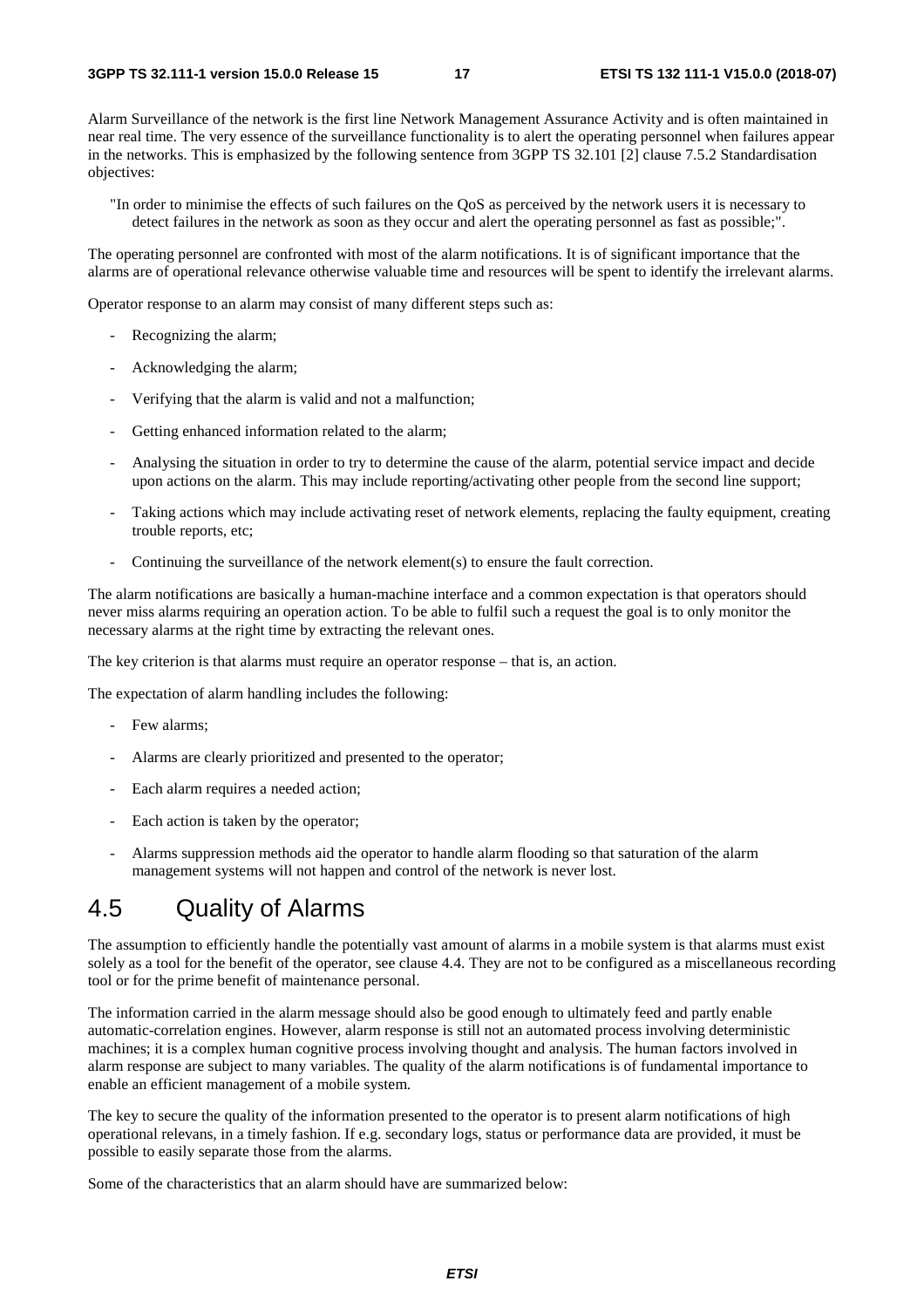- Relevance i.e. not spurious or of low operational value;
- Uniqueness i.e. not duplicating another alarm;
- Timeliness i.e. not long before any response is needed or too late to do anything;
- Importance i.e. indicating the importance that the operator deals with the problem;
- Explicability i.e. having a message which is clear and easy to understand;
- Recognizance i.e. identifying the problem that has occurred;
- Guidance i.e. indicative of the action to be taken;
- Prioritization i.e. drawing attention to the most important issues.

### 5 Fault Management over Itf-N

### 5.1 Fault Management concept

An operations system on the network management layer (i.e. the NM) provides fault management services and functions required by the operator on top of the element management layer.

The Itf-N may connect the Network Management (NM) system either to Element Mangers (EMs) or directly to the Network Elements (NEs). This is done by means of Integration Reference Points (IRPs). In the following, the term "subordinate entities" defines either EMs or NEs, which are in charge of supporting the Itf-N.

This clause describes the properties of an interface enabling a NM to supervise a 3GPP system including - if necessary the managing EMs. To provide to the NM the Fault Management capability for the network implies that the subordinate entities have to provide information about:

- events and failures occurring in the subordinate entities;
- events and failures of the connections towards the subordinate entities and also of the connections within the 3GPP system ;
- the network configuration (due to the fact that alarms and related state change information are always originated by network resources, see [19]). This is, however, not part of the FM functionality.

Therefore, for the purpose of FM the subordinate entities send notifications to a NM indicating:

- alarm reports (indicating the occurrence or the clearing of failures within the subordinate entities), so that the related alarm information can be updated;
- state change event reports, so that the related (operational) state information can be updated. This is, however, not part of the FM functionality.

The forwarding of these notifications is controlled by the NM operator using adequate filtering mechanisms within the subordinate entities.

The Itf-N provides also means to allow the NM operator the storage ("logging") and the later evaluation of desired information within the subordinate entities.

The retrieval capability of alarm-related information concerns two aspects:

- retrieval of "dynamic" information (e.g. alarms, states), which describes the momentary alarm condition in the subordinate entities and allows the NM operator a synchronization of its alarm overview data;
- retrieval of "history" information from the logs (e.g. active/clear alarms and state changes occurred in the past), which allows the evaluation of events that may have been lost, e.g. after an Itf-N interface failure or a system recovery.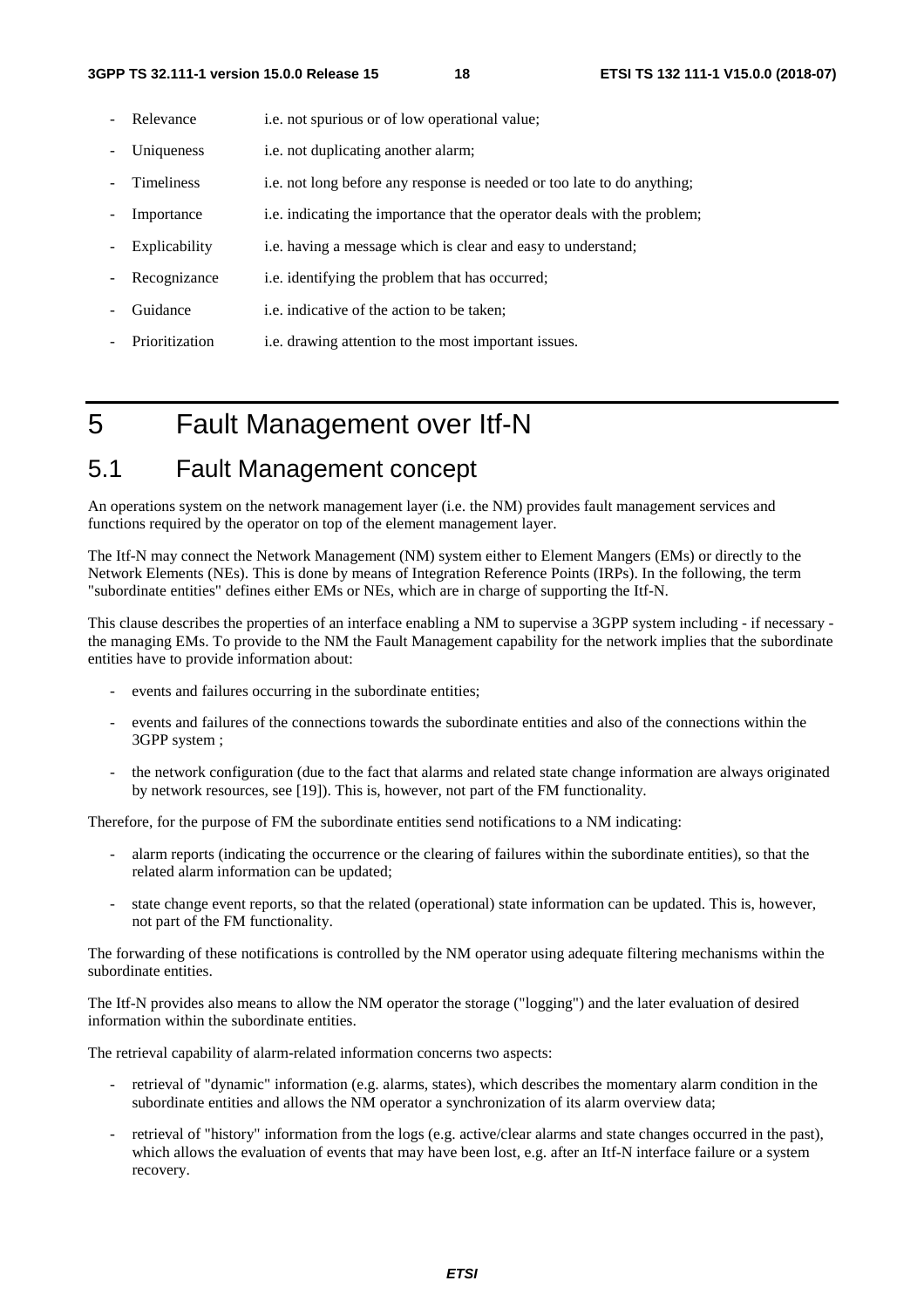As a consequence of the requirements described above, both the NM and the subordinate entity shall be able to initiate the communication.

#### 5.2 Management of alarm event reports

#### 5.2.1 Mapping of alarm and related state change event reports

The alarm and state change reports received by the NM relate to functional objects in accordance with the information model of Itf-N. This information model tailored for a multi-vendor capability is different from the information model of the EM-NE interface (if an EM is available) or from the internal resource modelling within the NE (in case of direct NM-NE interface). Thus a mapping of alarm and related state change event reports is performed by a mediation function within the subordinate entity.

The mediation function translates the original alarm/state change event reports (which may contain proprietary parameters or parameter values) taking into account the information model of the Itf-N.

The following examples describe potential mediation function behaviour:

- Alarm notifications generated by a functional object in a subordinate entity can be mapped to alarm reports of the corresponding ("equivalent") functional object at the Itf-N. If the functional object generating the original alarm notification has not a direct corresponding object at the Itf-N, the mediation functions maps the alarm to the next superior functional object in accordance with the containment tree of the Itf-N.
- State change notifications generated by a functional object in a subordinate entity can be mapped to state change reports of the corresponding ("equivalent") functional object at the Itf-N. If the functional object generating the original state change notification has not a direct corresponding object at the Itf-N, the mediation functions maps the alarm to the next superior functional object in accordance with the containment tree of the Itf-N.

Every alarm notification generated by a manufacturer-specific, equipment-related object in the subordinate entity is mapped to an alarm report of a generic logical object, which models the corresponding equipment-related resource.

#### 5.2.2 Real-time forwarding of event reports

If the Itf-N is in normal operation (the NM connection to the subordinate entities is up), alarm reports are forwarded in real-time to the NM via appropriate filtering located in the subordinate entity. These filters may be controlled either locally or remotely by the managing NM (via Itf-N) and ensure that only the event reports which fulfil pre-defined criteria can reach the superior NM. In a multi-NM environment each NM shall have an own filter within every subordinate entity which may generate notifications.

#### 5.2.3 Alarm clearing

On the Itf-N, alarm reports containing the value "cleared" of the parameter perceivedSeverity are used to clear the alarms. The correlation between the clear alarm and the related active alarms is performed by means of unambiguous identifiers.

This clearing mechanism ensures the correct clearing of alarms, independently of the (manufacturer-specific) implementation of the mapping of alarms/state change events in accordance with the information model of the Itf-N.

The IRP manager may also clear alarms manually.

### 5.3 Retrieval of alarm information

#### 5.3.0 Introduction

The retrieval of alarm information comprises two aspects:

Retrieval of current information:

 This mechanism shall ensure data consistency about the current alarm information between the NM and its subordinate entities and is achieved by means of a so-called synchronization ("alignment") procedure, triggered by the NM. The synchronization is required after every start-up of the Itf-N, nevertheless the NM may trigger it at any time.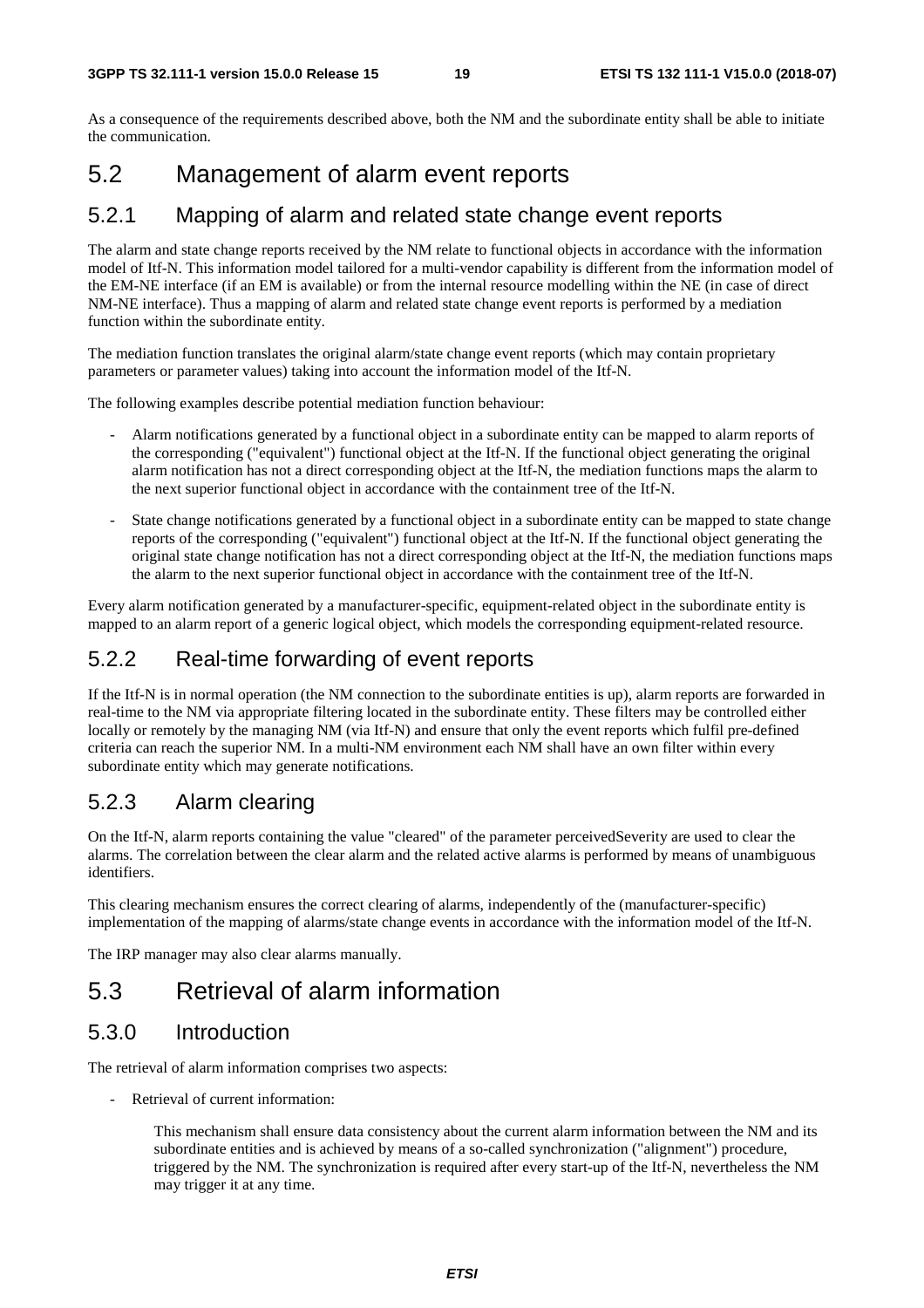- Logging and retrieval of history information:

 This mechanism offers to the NM the capability to get the alarm information stored within the subordinate entities for later evaluation.

#### 5.3.1 Retrieval of current alarm information on NM request

The present document defines a flexible, generic synchronization procedure, which fulfils the following requirements:

- The alarm information provided by means of the synchronization procedure shall be the same (at least for the mandatory parameters) as the information already available in the alarm list. The procedure shall be able to assign the received synchronization-alarm information to the correspondent requests, if several synchronization procedures triggered by one NM run at the same time.
- The procedure shall allow the NM to trigger the start at any time and to recognize unambiguously the end and the successful completion of the synchronization.
- The procedure shall allow the NM to discern easily between an "on-line" (spontaneous) alarm report and an alarm report received as consequence of a previously triggered synchronization procedure.
- The procedure shall allow the NM to specify filter criteria in the alignment request (e.g. for a full network or only a part of it.
- The procedure shall support connections to several NM and route the alignment-related information only to the requesting NM.
- During the synchronization procedure new ("real-time") alarms may be sent at any time to the managing NM.
- If the EM loses confidence to its alarm list and rebuilds it, then the EM shall indicate to the NM that the alarm list have been rebuilt. If the rebuild of the alarm list only concerns alarms for e.g. one NE then the EM may indicate that it is only that part of the alarm list that has been rebuilt. In the latter case the NM may use the knowledge that only a specific subset of the alarm list has been rebuilt to perform a partial resynchronization using filters.

If applicable, an alarm synchronization procedure may be aborted by the requesting NM.

#### 5.3.2 Logging and retrieval of alarm history information on NM request

The alarm history information may be stored in the subordinate entities. The NM is able to create logs for alarm reports and to define the criteria for storage of alarm information according to ITU-T Recommendation X.735 [11].

Nevertheless these particular requirements are not specific for alarm or state change information.

The alarm history information should be returned by files when IRPAgent finished collecting all the alarm history information that NM requested.

#### 5.4 Co-operative alarm acknowledgement on the Itf-N

The acknowledgement of an alarm is a maintenance function that aids the operators in his day-to-day management activity of his network. An alarm is acknowledged by the operator to indicate he has started the activity to resolve this specific problem. In general a human operator performs the acknowledgement, however a management system (NM or EM) may automatically acknowledge an alarm as well.

The alarm acknowledgement function requires that:

- a) All involved OSs have the same information about the alarms to be managed (including the current responsibility for alarm handling).
- b) All involved OSs have the capability to send and to receive acknowledgement messages associated to previous alarm reports.

A co-operative alarm acknowledgement means that the acknowledgement performed at EM layer is notified at NM layer and vice versa, thus the acknowledgement-related status of this alarm is the same across the whole management hierarchy. The OSs often gives the operator(s) a possibility to add a comment to an alarm. An OS can have the capability to record more than one comment for each alarm. To make the same alarm look the same in all OSs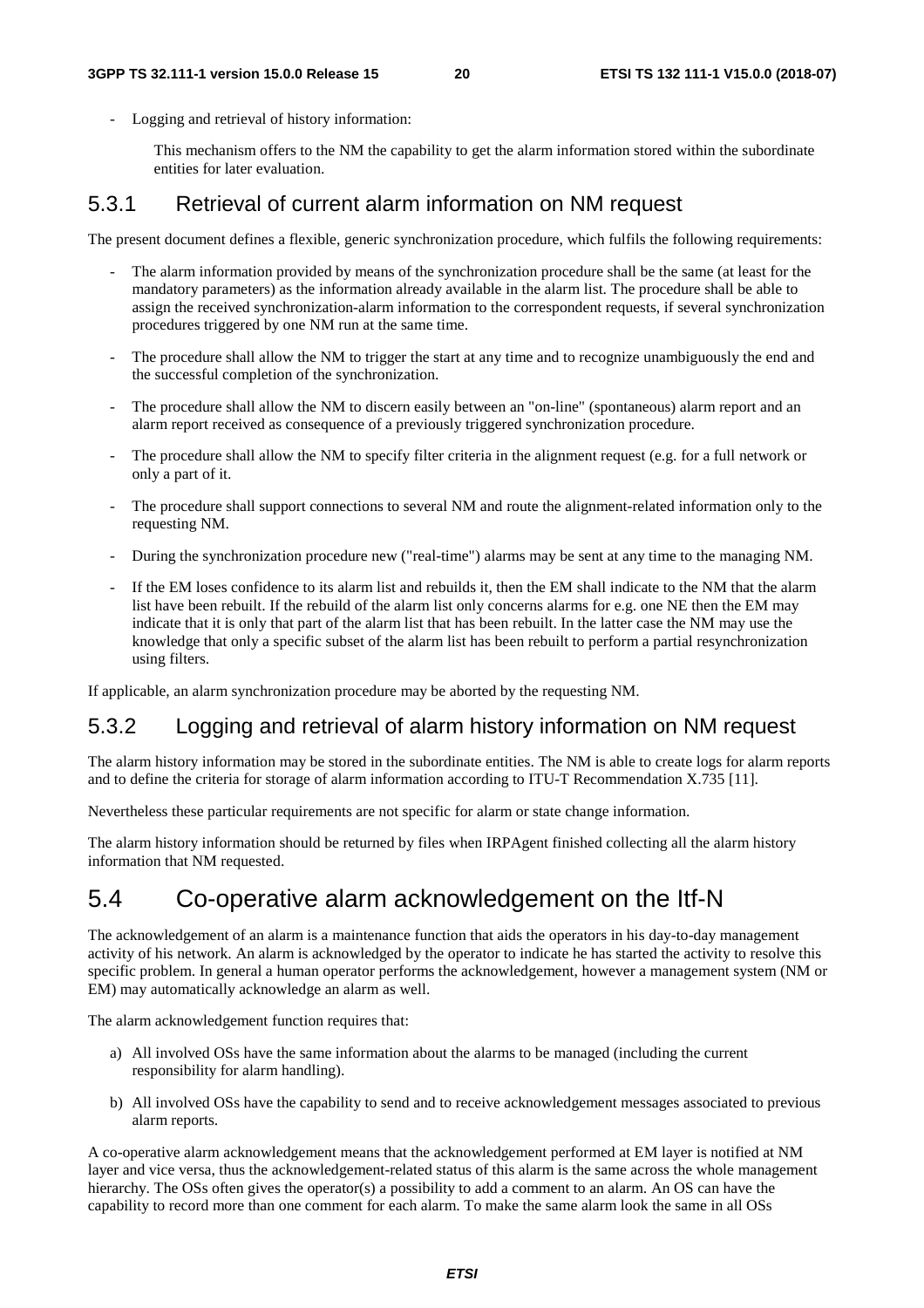subscribing to the alarm, it should be possible to distribute the recorded comments in the same way as for the acknowledgement information.

The co-operative alarm acknowledgement on Itf-N shall fulfil the following requirements:

- Acknowledgement messages may be sent in both directions between EMs and NM, containing the following information:
	- Correlation information to the alarm just acknowledged.
	- Acknowledgement history data, including the current alarm state (active | cleared), the time of alarm acknowledgement and, as configurable information, the management system (EM | NM) and the operator in charge of acknowledgement (the parameter operator name or, in case of auto-acknowledgement, a generic system name).
	- Acknowledgement notifications sent to NM shall be filtered with the same criteria applied to the alarms.
- Taking into account the acknowledgement functionality, the above described synchronization procedure for retrieval of current alarm information on NM request may be extended. Additionally to the requirements defined in clause 5.3.1, this extended synchronization procedure relates not only to the active, but also to the "cleared and not acknowledged" alarms, which have still to be managed by the EM.

### 5.5 Overview of IRPs related to Fault Management (FM)

The Itf-N is built up by a number of IRPs. The basic structure of the IRPs is defined in 3GPP TS 32.101 [2] and 3GPP TS 32.102 [3].

For the purpose of FM, the following IRPs are needed:

- Alarm IRP, see 3GPP TS 32.111-2 [13];
- Notification IRP, see [21]; and
- Notification Log (NL) IRP, see [22].
- NOTE: The Notification Log (NL) IRP is not part of Release 1999, therefore the requirements related to the log functionality are not valid for Release 1999).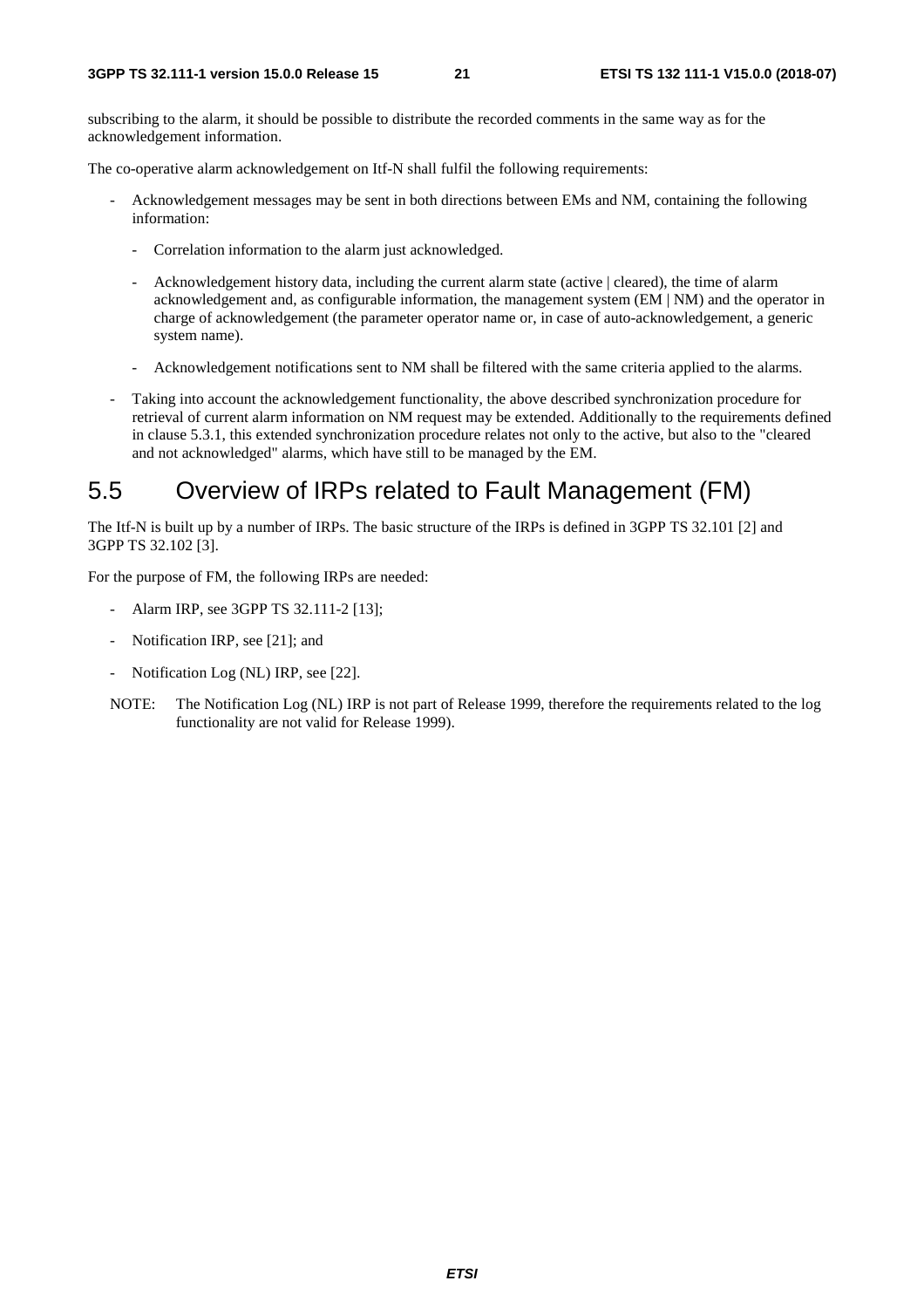# Annex A (informative): General principles of alarm generation

This annex, as additional guidelines to subclause 4.1.2, lists and explains some general principles of alarm generation.

The definition of 'alarm' can be found in subclause 3.1.

- Alarm should convey the identified management entity information to operator
	- For the faults of cell, carrier, channel, port, etc., if these faults need operator action, alarms need to be generated. Alarm location information should be accurate enough to identify the units which can be repaired or replaced by the maintenance staff.
- No alarms for those faults that occurred once and then disappeared
	- Faults that have occurred only once and then disappeared should not be reported as alarms, because these faults need no operator action. For example, for single call establishment failure, single handover failure or single call drop alarms are not needed since these faults usually only occur once and will not last permanently. Instead these events should be captured by performance measuement counters.
- No alarms for those faults that were self-healed
	- For the faults that cannot be perceived by operator, for example some internal software faults like stack overflow, loss of messages, insufficient memory, etc., no alarms are needed if these faults were fixed by network entity's self-healing actions such as software restart, since these faults need no operator action. However, as the service usually is negatively impacted by these faults before they are self-healed, these faults should be recorded into the related logs.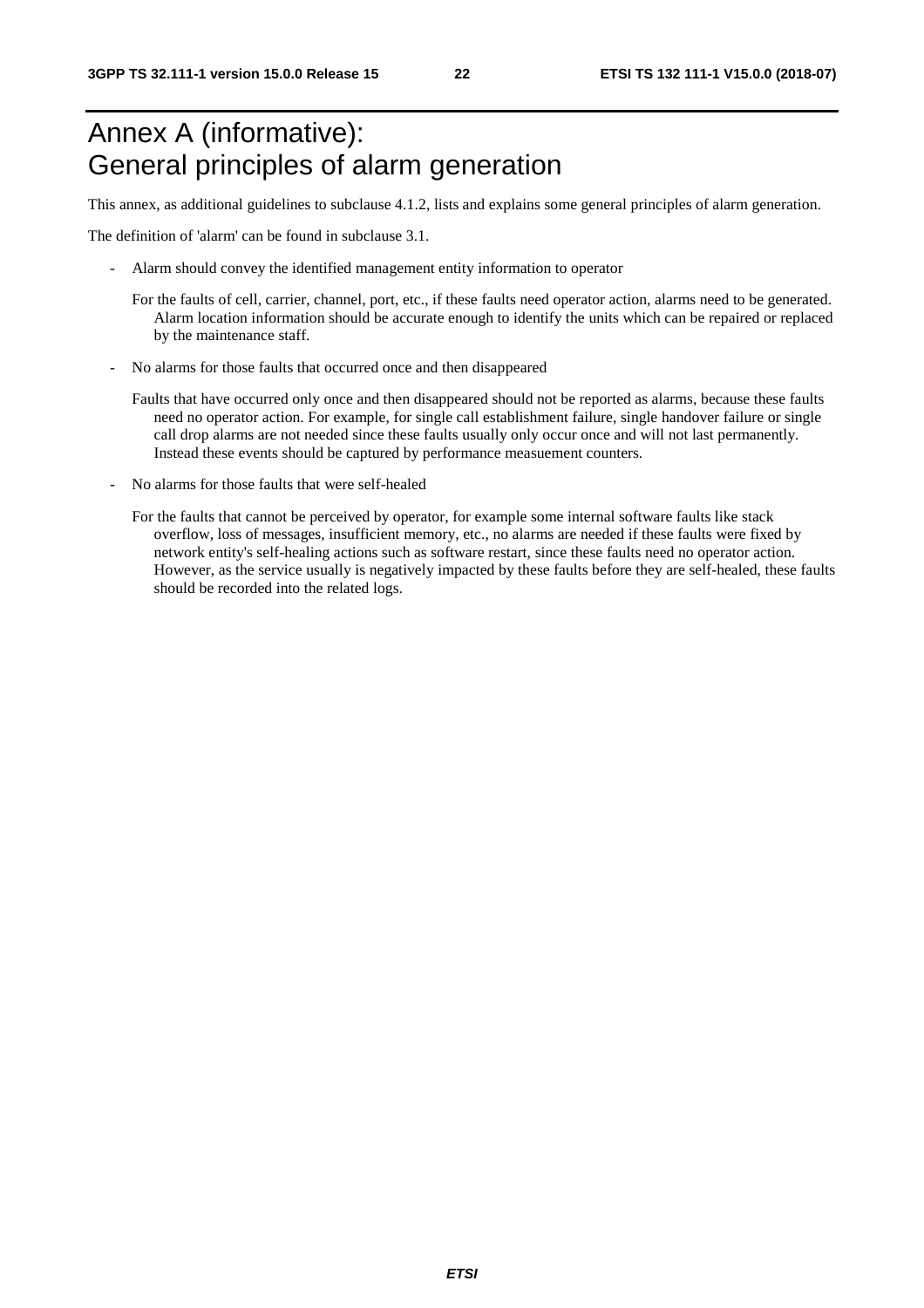# Annex B (informative): Change history

| <b>Change history</b> |                                                                                                           |                          |           |                          |                                                                     |        |                 |  |
|-----------------------|-----------------------------------------------------------------------------------------------------------|--------------------------|-----------|--------------------------|---------------------------------------------------------------------|--------|-----------------|--|
| Date                  | TSG#                                                                                                      | <b>TSG Doc.</b>          | <b>CR</b> | Rev                      | <b>Subject/Comment</b>                                              | Old    | <b>New</b>      |  |
| Mar 2000              | SA 07                                                                                                     | SP-000013                | Ш,        | цü                       | 32.111 Approved at TSG SA#7 and placed under Change Control         | 2.0.0  | 3.0.0           |  |
| Mar 2000              |                                                                                                           |                          |           | $\overline{\phantom{a}}$ | cosmetic                                                            | 3.0.0  | 3.0.1           |  |
| Jun 2000              | SA 08                                                                                                     | SP-000247                | 001       | ш,                       | Split of TS 32.111 - Part 1: Main part of spec - Requirements       | 3.0.1  | 3.1.0           |  |
| Jun 2000              | SA 08                                                                                                     | SP-000248 002            |           | Щ,                       | Split of TS 32.111- Part 1: Merged Clause X into Clause 4           | 3.0.1  | 3.1.0           |  |
| Jun 2000              | SA_08                                                                                                     | SP-000249                | 003       | --                       | Split of TS 32.111 - Part 1: Alignment of FM requirements with IRP, | 3.0.1  | 3.1.0           |  |
|                       |                                                                                                           |                          |           |                          | etc                                                                 |        |                 |  |
| Sep 2000              | SA 09                                                                                                     | SP-000437 001            |           | ш,                       | <b>Clarification On Mediation Function Algorithms</b>               | 3.1.0  | 3.2.0           |  |
| Sep 2000              | SA 09                                                                                                     | SP-000437 002            |           | ш,                       | Clarification On Clear Alarm Suppression                            | 3.1.0  | 3.2.0           |  |
| Jun 2001              | SA 12                                                                                                     | SP-010282                | 003       | --                       | Added two new features 'partial resynchronization' or 'ltf-N        | 3.2.0  | 4.0.0           |  |
|                       |                                                                                                           |                          |           |                          | distribution of comments associated to faults'.                     |        |                 |  |
| Mar 2002              | SA 15                                                                                                     | $\overline{a}$           | --        | $\overline{a}$           | Automatic upgrade to Rel-5 (no Rel-5 CR)                            | 4.0.0  | 5.0.0           |  |
| Sep 2002              | SA 17                                                                                                     | SP-020477                | 004       | ш,                       | Add requirements for new clearAlarms() operation in Alarm IRP       | 5.0.0  | 5.1.0           |  |
| Dec 2002              |                                                                                                           |                          |           | $\overline{\phantom{a}}$ | Updated references & cosmetics                                      | 5.1.0  | 5.1.1           |  |
| Dec 2003              | SA_22                                                                                                     | SP-030631                | 005       | Щ,                       | Add retrieval of alarm history information requirement              | 5.1.1  | 6.0.0           |  |
| Jun 2005              |                                                                                                           |                          |           | ш,                       | Foreword, Introduction update: added 32.111-5 new TS-family         | 6.0.0  | 6.0.1           |  |
|                       |                                                                                                           |                          |           |                          | member                                                              |        |                 |  |
| Jun 2007              | SA 36                                                                                                     | $\overline{\phantom{a}}$ | --        | ш,                       | Automatic upgrade to Rel-7 (no CR) at freeze of Rel-7. Deleted      | 6.0.1  | 7.0.0           |  |
|                       |                                                                                                           |                          |           |                          | reference to CMIP SS, discontinued from R7 onwards. Cleaned-up      |        |                 |  |
|                       |                                                                                                           |                          |           |                          | references.                                                         |        |                 |  |
| Mar 2009              | SA 43                                                                                                     | SP-090207                | 006       | ш,                       | Include reference to SOAP Solution Set specification                | 7.0.0  | 8.0.0           |  |
| Dec 2009              | SA 46                                                                                                     |                          |           |                          | Upgrade to Rel-9                                                    | 8.0.0  | 9.0.0           |  |
| Mar 2011              |                                                                                                           |                          |           |                          | Update to Rel-10 version (MCC)                                      | 9.0.0  | 10.0.0          |  |
| Sep 2011              | SA 53                                                                                                     | SP-110534                | 007       |                          | Add concepts for Alarm Correlation and Root Cause Analysis          | 10.0.0 | 10.1.0          |  |
| 2012-09               |                                                                                                           |                          |           |                          | Update to Rel-11 version (MCC)                                      | 10.1.0 | 111.0.0         |  |
|                       |                                                                                                           |                          | 008       |                          | Addition of criteria for critical and major alarms (compliance Top  |        |                 |  |
| 2013-06               | SA 60                                                                                                     | SP-130272                |           |                          | OPE)                                                                | 11.0.0 | 112.0.0         |  |
|                       |                                                                                                           |                          | 010       | 1                        | Addition of requirements on repair actions (compliance Top OPE)     |        |                 |  |
| 2014-12               | SA 66<br>SP-140801<br>Alarm quality improvements, new definitions and concepts for<br>011<br>$\mathbf{1}$ |                          |           | 12.0.0 12.1.0            |                                                                     |        |                 |  |
|                       |                                                                                                           |                          |           |                          | alarm handling                                                      |        |                 |  |
| 2015-03               | SA_67                                                                                                     | SP-150060                | 016       |                          | Replacement of obsolete term "N interface"                          |        | 12.1.0 12.2.0   |  |
| 2016-01               |                                                                                                           |                          |           |                          | Update to Rel-13(MCC)                                               |        | $12.2.0$ 13.0.0 |  |

| <b>Change history</b> |                |             |            |         |  |                                                  |                              |
|-----------------------|----------------|-------------|------------|---------|--|--------------------------------------------------|------------------------------|
| <b>Date</b>           | <b>Meeting</b> | <b>TDoc</b> | <b>ICR</b> | Rev Cat |  | Subject/Comment                                  | <b>New</b><br><b>version</b> |
| 2017-03               | SA#75          |             |            |         |  | Promotion to Release 14 without technical change | 14.0.0                       |
| 2018-06               | $\sim$         |             |            |         |  | Update to Rel-15 version (MCC)                   | 15.0.0                       |